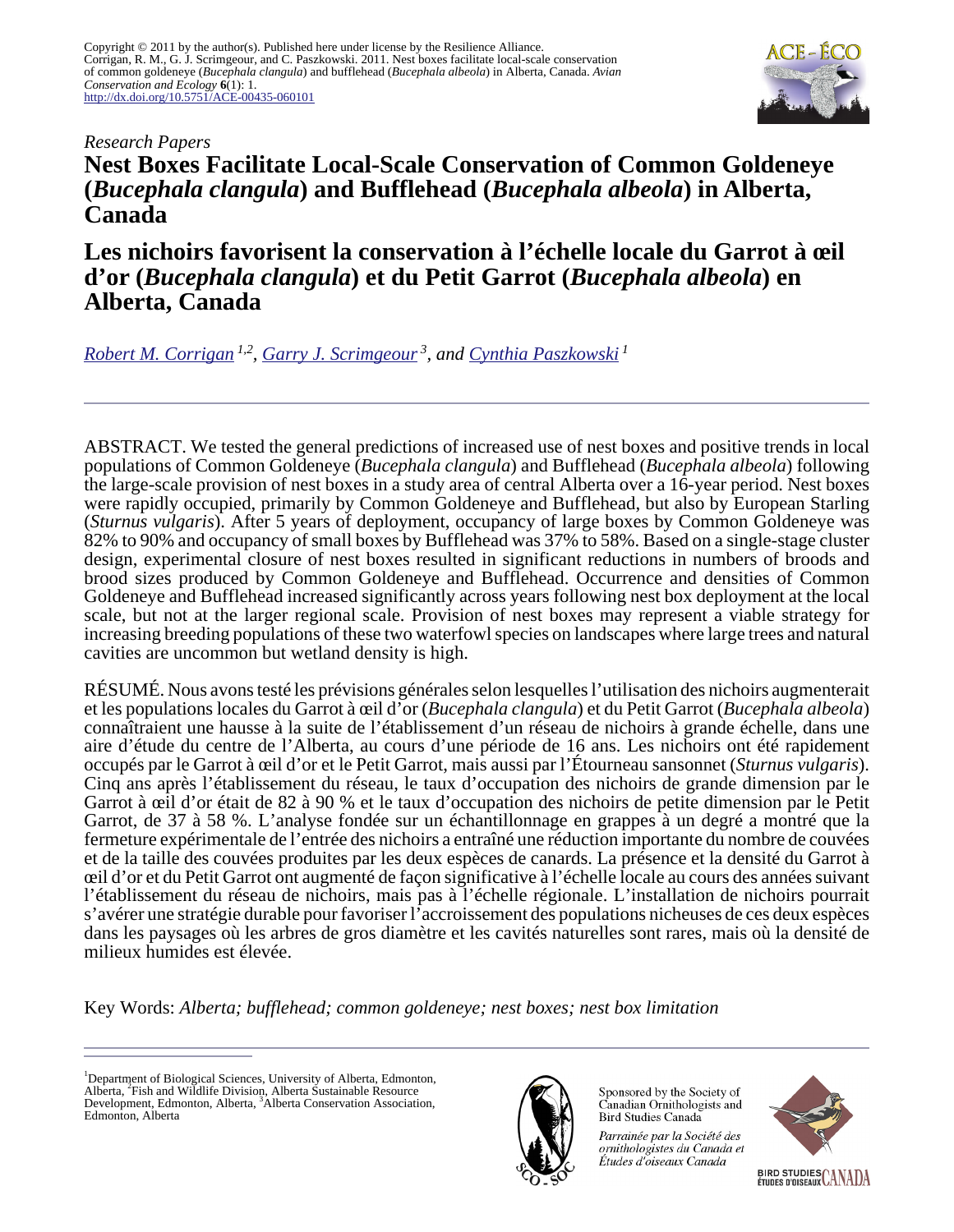# **INTRODUCTION**

Biologists apply a broad suite of conservation prescriptions to compensate for human-induced declines in habitat quality. Nest boxes are widely used to enhance populations of cavity-nesting species including waterfowl (Savard 1988, Newton 1994, Pöysä and Pöysä 2002, Savard and Robert 2007), passerines (Nilsson 2008), sea birds (Bolton et al. 2004), and marsupials (Lindenmayer et al. 2009). The effectiveness of nest boxes is determined by a variety of factors including design (García-Navas et al. 2008), adjacency to key resources (Aitken and Martin 2004), predation (Brightsmith 2005), nest defense behavior (Rosvall 2008), reproductive output of targeted species (Mátics et al. 2008), and the extent that territoriality limits density (Duckworth 2006).

The prairie pothole region is the most important in North America for breeding waterfowl. Although this region contains 10% of all suitable breeding habitat, it accounts for  $>50\%$  of annual continental waterfowl production (Batt et al. 1989). Loss of wetlands in the prairie pothole region has conservatively resulted in a 50% decline in habitat since European settlement (Dahl 1990). In Alberta, a survey of 398 waterbodies in the Prairie Pothole region also found that 80% of sites had reduced natural riparian areas and 32% had been completely cleared of woody vegetation between 1945 to 1974 (Merriam 1978). For secondary cavity-nesters, such as waterfowl, direct effects of habitat loss are compounded by accompanying declines in populations of species that excavate cavities, such as large woodpeckers (Vaillancourt et al. 2009).

In 1989, a program began to deploy nest boxes across the Buffalo Lake Moraine of central Alberta to address a perceived lack of natural nesting cavities for Common Goldeneye (*Bucephala clangula*) and Bufflehead (*Bucephala albeola*; Potter 2004). After 10 years, census data suggested local scale increases in densities of both species, whereas breeding densities of other waterfowl had either remained stable or declined (Murphy et al. 2004). The extent that population increases in *Bucephala* species may be related to the provision of nest boxes was difficult to assess in part because increases in density of *Bucephala* could have resulted from larger scale increases, e.g., in North America, in the abundance of these species.

The present study had three objectives. First, we quantified temporal patterns in occupancy of nest boxes by Common Goldeneye and Bufflehead in the Buffalo Lake Moraine between 1989 to 2005. Second, we performed an experiment to determine whether the two species were limited by the availability of nest sites. Third, we quantified densities of Common Goldeneye and Bufflehead to evaluate evidence that the provision of nest boxes over the 16-year period influenced population sizes at the local scale, and compared these patterns to those of other waterfowl species. We predicted that (1) nest boxes would be rapidly occupied and that use by Common Goldeneye and Bufflehead would increase though time, (2) closure of nest boxes would not influence occupancy of wetlands by pairs of adult Common Goldeneye and Bufflehead because of high levels of nest site fidelity (e.g., Savard and Eadie 1989, Gauthier 1990) but would reduce numbers of broods, (3) reductions in numbers of broods because of nest box closure would be most pronounced for Common Goldeneye, who require larger, rarer cavities for nesting, compared with Bufflehead, and (4) deployment of nest boxes would coincide with local but not regional scale increases in occurrence and density of Common Goldeneye and Bufflehead, consistent with the hypothesis that deployment of nest boxes augments population sizes of both species on the Buffalo Lake moraine.

# **METHODS**

#### **Study area**

The Buffalo Lake Moraine (1300 km²) is located in the aspen parkland ecoregion of central Alberta, Canada (Fig. 1) and represents a highly homogenous knob and kettle topography of shallow water holding depressions. Prior to European settlement, it comprised a mosaic of grassland and groves of drought tolerant trees. Mean annual precipitation ranges between 400-500 mm (Strong and Leggat 1992) with open water on wetlands between April to October. The moraine can support densities of wetlands exceeding 20 per km² set within intensive and semi-intensive agricultural activities, primarily livestock grazing and to a lesser extent, cropping. Riparian zones adjacent to wetlands comprise narrow bands of aspen (*Populus tremuloides*), balsam poplar (*Populus balsamifera*), paper birch (*Betula papyrifera*), and willow (*Salix* spp.; Bailey and Wroe 1974). Shrubs and young trees dominate, with low densities of large trees and snags to provide breeding sites for cavity-nesters. The age and size of riparian forests was controlled historically by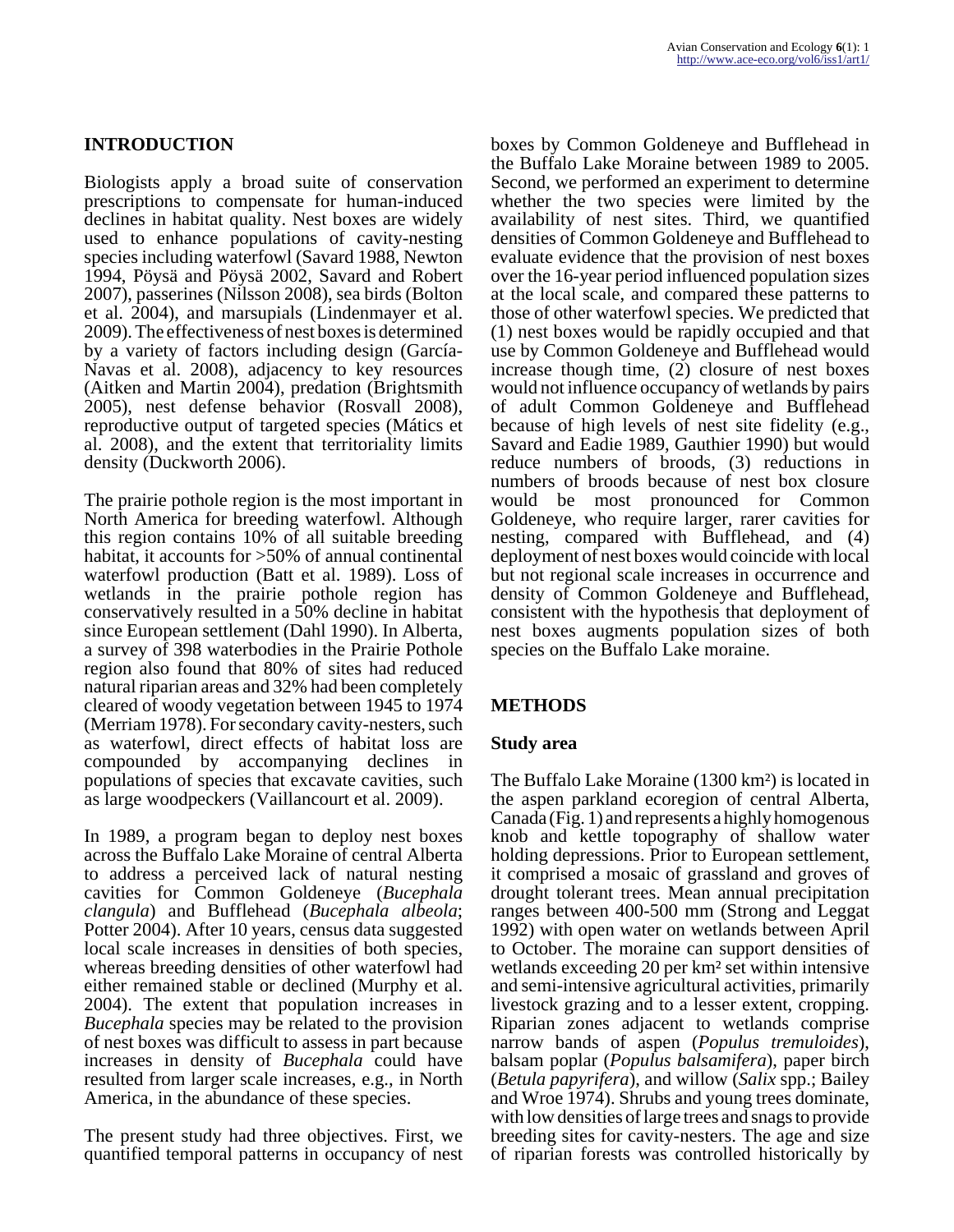**Fig. 1.** Location of Buffalo Lake Moraine and Stratum 26 (A), and locations and spatial extent of clusters of wetlands where nest boxes were open (dashed lines) or closed (solid lines) for use by Common Goldeneye, *Bucephala clangula* (B), and Buffleheads, *Bucephala albeola* (C), in central Alberta, Canada in 2004. All nest boxes were open for occupancy by Common Goldeneye and Bufflehead in 2005.

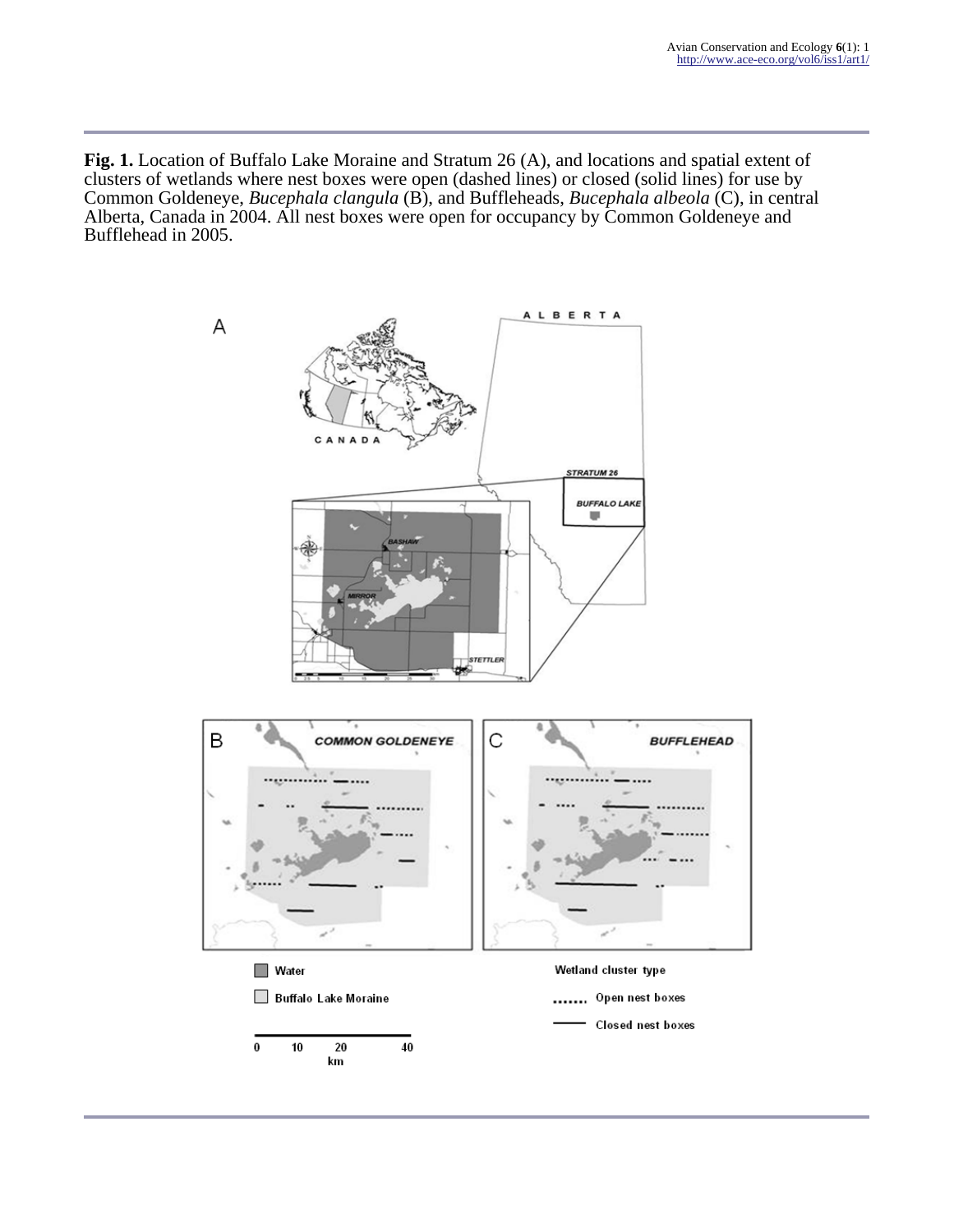wildlife and drought (Hogg et al. 2005). Recent influences include clearing for agriculture, livestock grazing, prescribed fires to remove brush and snags (Hood and Bayley 2003, Stavne 2005), and a systematic 3.2 km x 1.61 km network of roads. Commercial forest harvesting is absent in the aspen parkland.

#### **Temporal patterns in nest box occupancy**

Nest boxes were first deployed on the Buffalo Lake Moraine for Common Goldeneye and Bufflehead in 1989 and 1991, respectively (Potter 2004) on semipermanent to permanent wetlands, i.e., Type III to Type V wetlands (Stewart and Kantrud 1971) of 0.02-97.0 ha, and maximum depths of 2-3 m. The majority of these wetlands provide open water conditions from spring (April) to late fall (October). Numbers of nest boxes between 1989 to 2003 ranged from 185-279 for Common Goldeneye and 38-80 for Bufflehead. Lower numbers of small  $(2004: n = 33, 2005: n = 38)$  and large nest  $(2004: n = 33, 2005: n = 38)$  $n = 51$ , 2005:  $n = 66$ ) boxes were available for occupancy in 2004 and 2005 as part of the nest box manipulation.

Nest boxes comprised rectangular wooden boxes (height x width x depth: Common Goldeneye boxes  $= 80$  cm x 27 cm x 65 cm; Bufflehead boxes  $= 60$ cm x 18 cm x 45 cm) with oval entrance holes (Common Goldeneye: 8 cm x 10 cm, Bufflehead: 7 cm x 8 cm) located 15 cm below the top of the box (Potter 2004). Boxes had a removable side to facilitate inspection to determine occupancy. Boxes were attached to large (diameter at breast height >20 cm) live trees within riparian zones so that entrance holes were  $\geq 1.3$  m above the ground level. Small nest boxes were attached to about 20% to 35% of all trees that received large nest boxes. In a few cases, two sets of nest boxes, i.e., one large and one small, or two large nest boxes were installed on an individual tree adjacent to large wetlands and sets were separated by  $\geq 75$  m to reduce interactions between pairs. Following installation, wood chips were added to boxes to form a 15 cm base of nesting material.

As part of a nest box program (Potter 2004), nest box occupancy between 1989 and 2003 was determined by visually inspecting nest boxes for the presence of egg shells, yolk sacs, and unhatched eggs following fledging, i.e., fall –winter. Because evidence of nest box use was removed following inspection, the presence of eggs, egg shells, and yolk sacs the following fall-winter reflected use in the prior summer and not use in earlier years. Delays in assessing nest box use to the fall-winter could potentially underestimate estimates of nest box occupancy because of predation events that remove evidence of use. Because the predominant nest box predators in our study area, the raccoon (*Procyon lotor*) and American Mink (*Neovison vison*), do not totally remove all egg materials (R. Corrigan, *unpublished data*), it is unlikely that they influence estimates of occupancy. In 2004 and 2005, we determined occupancy of boxes based on the presence of eggs in the spring. Although methods to establish nest box occupancy differed among years, i.e., 1989-2004 vs. 2004-2005, both provide high levels of certainty of use. Determining nest box use in the spring of 2004 and 2005 also allowed us to evaluate the effects of closure of nest boxes on clutch sizes. We used binoculars to document the use by other species, such as European Starling (*Sturnus vulgaris*) and red squirrel (*Tamiasciurus hudsonicus*), because they influence occupancy rates by Bufflehead and to a lesser extent Common Goldeneye.

# **Nest box manipulation**

We conducted a nest box manipulation, using a single-stage cluster design (Hayek and Buzas 1997), in 2004-2005 to test the hypothesis that Common Goldeneye and Bufflehead in the Buffalo Lake Moraine are limited by the availability of nesting cavities. Single-stage cluster designs assume that individual clusters do not overlap so that each study organism counted can only be present in one cluster (Hayek and Buzas 1997). We fulfilled this assumption by ensuring that the alternating clusters of wetlands were separated by ≥800 m since Common Goldeneye seldom move broods between wetlands beyond this distance (Wayland and McNicol 1994). We closed nest boxes in winterspring 2003-2004 by wrapping them with brown burlap fabric and covering entrance holes with plywood. In winter-spring 2004-2005, we reopened boxes closed the previous year, thus all nest boxes were again available for occupancy in 2005.

Nest boxes used in the experiment represented a subset of those installed between 1989 to 2003 (Allen 1989). We divided six road-based transects, used to survey ponds in the moraine since 1989, into alternating clusters of six to 34 wetlands along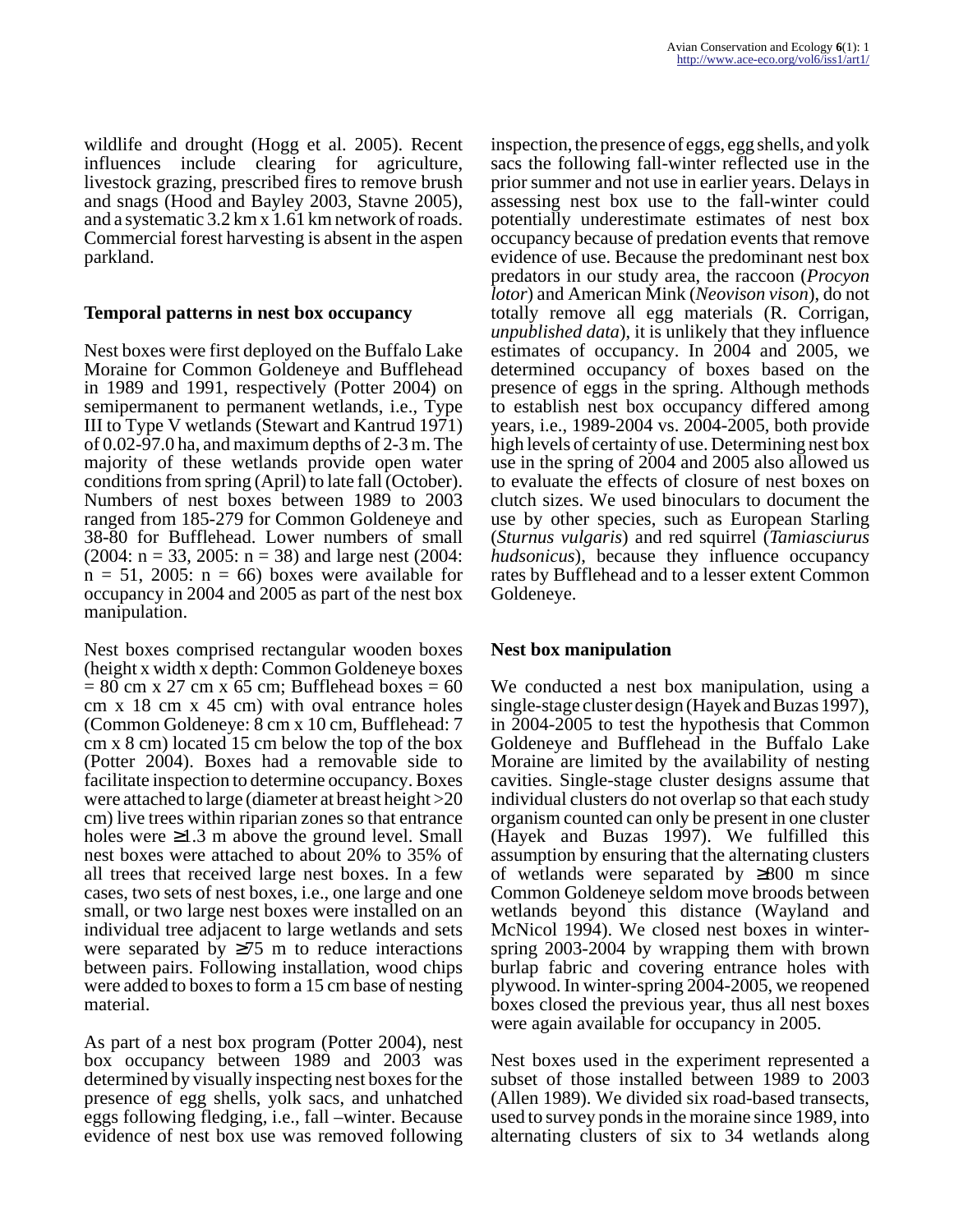0.73-17.1 km long segments, in which existing boxes remained open for the 2004 breeding season or were closed (Fig. 1). Transects were established by Allen (1989) to monitor waterfowl populations in the moraine. Nest boxes were attached to large trees (diameter at breast height >20 cm) located within riparian zones of more permanent, Class III to Class V, wetlands.

Individual clusters encompassed wetlands within 200 m north or south of the roadways. The most northern and western cluster of wetlands was randomly assigned to the open nest box treatment with subsequent clusters of wetlands reflecting alternating treatments of closed and open clusters (Fig. 1B, C). We used a nearest neighborhood spatial analysis tool to separate open vs. closed clusters of wetlands. The transition from the first open cluster to the first closed cluster occurred when our spatial analyses revealed that the nearest neighbor wetland exceeded 800 m. Subsequent transitions of closed to open clusters were established when GIS queries revealed natural breaks in the distances between wetlands were at least 800 m and when the cluster included at least six wetlands. We repeated this approach to establish 14 clusters of wetlands for Bufflehead, i.e., seven open and seven closed, and 15 clusters of wetlands for Common Goldeneye reflecting seven open and eight closed clusters (Fig 1B, C). Because our primary concern was to establish clusters of wetlands that were at least 800 m apart, lengths of clusters ranged from 0.73 to 17.1 km, but did not differ ( $P = 0.57$ ,  $P = 0.71$  for Common Goldeneye and Bufflehead clusters, respectively) between the open vs. closed cluster treatments (Table 1).

We determined if closure of nest boxes affected (1) numbers of pairs, (2) numbers of broods, and (3) brood sizes produced by Common Goldeneye and Bufflehead by visually surveying clusters every two to four days in June-July 2004. This period encompassed hatching dates for Common Goldeneye (June 17) and Bufflehead (June 26) in the moraine (Murphy et al. 2004). We surveyed once in August to record late-hatching broods. Surveys commenced at sunrise and concluded at noon or when conditions limited visibility.

# **Temporal patterns in densities of Common Goldeneye and Bufflehead**

If nest box deployment resulted in local enhancement of population size, we predicted positive relationships between annual estimates of population density of Common Goldeneye and Bufflehead in the Buffalo Lake Moraine and "year" as use of boxes and duck numbers increased through time. Increases in the occurrence and density of both species coinciding with deployment of nest boxes over a 16-year period is consistent with the hypothesis that Common Goldeneye and Bufflehead are limited by the availability of natural nesting cavities, and that deployment of boxes may contribute to population gains. However, localscale changes in waterfowl populations can reflect larger scale, often regional or continental, shifts in population size. We evaluated whether possible increases in the occurrence and density of Common Goldeneye and Bufflehead reflected larger scale increases in population size by testing for relations between population size of Common Goldeneye and Bufflehead with year and wetland density at the larger regional scale of Stratum 26 (90,300 km²) of the United States Fish and Wildlife Service and Canadian Wildlife Service continental waterfowl surveys. If positive effects of nest box deployment were local, we expected no relationships or weak relationships between annual estimates of population density of Common Goldeneye and Bufflehead with year when measured at the larger regional scale.

Occurrence and breeding densities of Common Goldeneye and Bufflehead, and six other common waterfowl species in the Buffalo Lake Moraine were estimated along the six east-west road transects described in connection with the nest box manipulation. Transects extended 200 m north and south on either side of the road. Total transect length was 159.3 km and encompassed 64.1 km². Two breeding waterfowl surveys were conducted every second year between 1989 to 2003. The first survey occurred in the first two weeks of May with the second survey completed during the first week of June. An additional survey was conducted in 2004 for a total of nine surveys over the 16-year study period. Annual estimates of breeding density were based on the greater of the two surveys. Survey procedures were as described previously. During May surveys, wetlands were classified regarding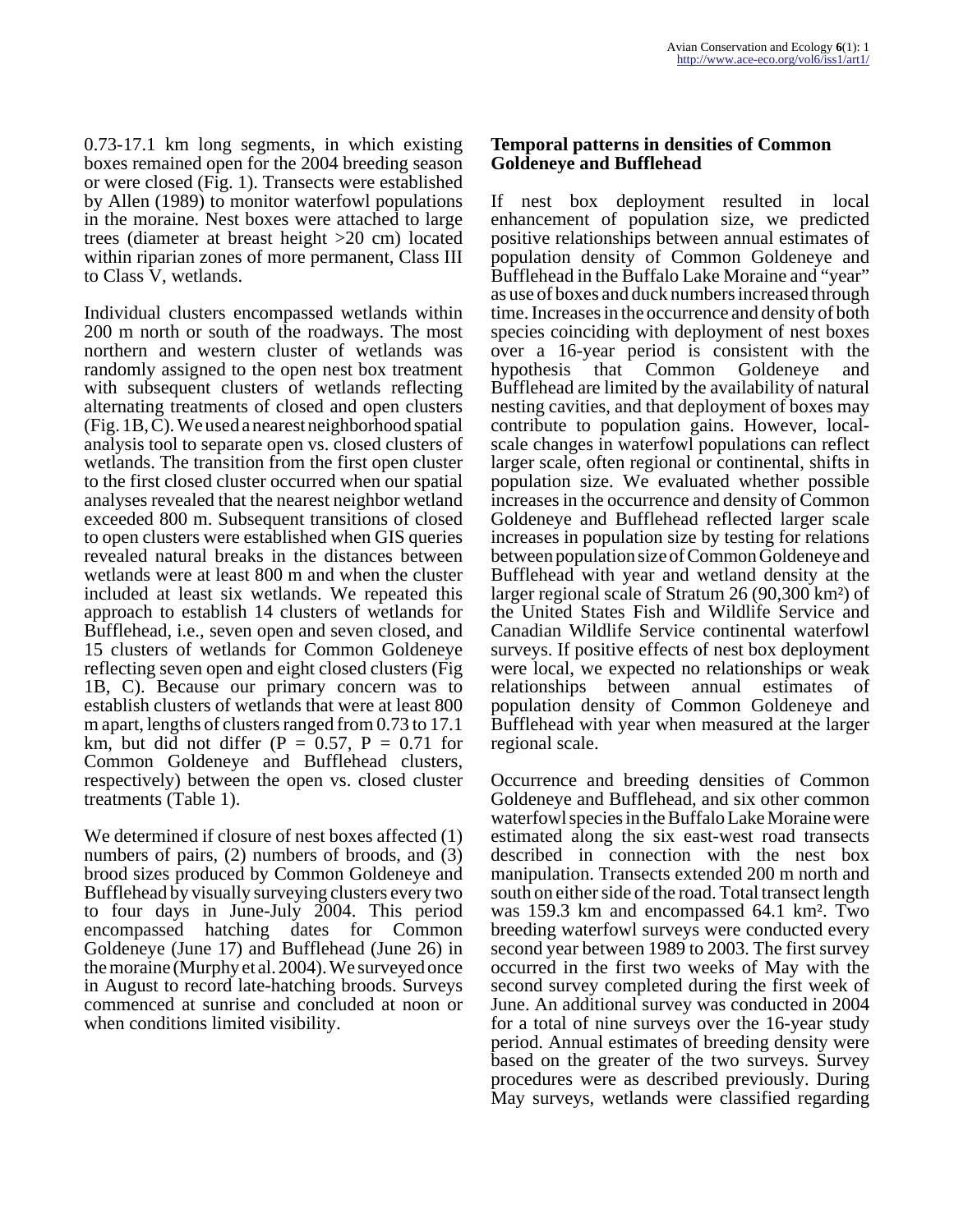**Table 1.** Mean  $(\pm SE)$  cluster length and habitat characteristics of wetlands where nest boxes were open or closed to occupancy by Common Goldeneye (*Bucephala clangula*) and Bufflehead (*Bucephala albeola*) in the Buffalo Lake Moraine, Alberta in 2004. Analyses were completed using Wilcoxon Rank Sum test (z scores) using seven open and seven closed clusters for Common Goldeneye, and eight (open) and seven (closed) clusters for Bufflehead.

| Species                 | Habitat characteristic             | Nest box cluster type | Wilcoxon rank tests |      |      |
|-------------------------|------------------------------------|-----------------------|---------------------|------|------|
|                         |                                    | Open                  | Closed              | Z    | P    |
| <b>Common Goldeneye</b> | Cluster length (km)                | $6.00 + 1.71$         | $4.75 + 1.40$       | 0.57 | 0.57 |
|                         | Deciduous forest cover (ha)        | $7.89 \pm 5.34$       | $9.55 \pm 5.22$     | 0.89 | 0.37 |
|                         | Deciduous forest perimeter (km)    | $4.51 \pm 2.69$       | $5.39 \pm 2.13$     | 1.15 | 0.25 |
|                         | Wetlands (ha)                      | $24.28 \pm 5.26$      | $19.09 \pm 6.15$    | 0.51 | 0.61 |
|                         | Wetlands perimeter (km)            | $13.16 \pm 3.37$      | $14.40 \pm 4.77$    | 0.13 | 0.90 |
|                         | Number of Class $III - V$ wetlands | $15.14 \pm 2.82$      | $15.43 \pm 3.54$    | 0.17 | 0.87 |
| <b>Bufflehead</b>       | Cluster length (km)                | $4.37 + 1.03$         | $5.28 + 2.25$       | 0.36 | 0.71 |
|                         | Deciduous forest cover (ha)        | $6.13 \pm 2.28$       | $13.98 \pm 6.21$    | 0.75 | 0.46 |
|                         | Deciduous forest perimeter (km)    | $3.64 \pm 1.18$       | $7.24 \pm 2.59$     | 0.87 | 0.39 |
|                         | Wetlands (ha)                      | $22.07 \pm 5.08$      | $19.02 \pm 7.23$    | 1.01 | 0.31 |
|                         | Wetlands perimeter (km)            | $12.71 \pm 3.10$      | $14.2 \pm 5.64$     | 0.41 | 0.69 |
|                         | Number of Class $III - V$ wetlands | $15.25 \pm 2.53$      | $13.57 \pm 3.96$    | 1.19 | 0.24 |

permanence (Class I-V; Stewart and Kantrud 1971). We quantified densities of largely permanent (Class III to Class V) wetlands (number  $/\text{km}^2$ ) for each survey year by dividing the total number of wetlands counted within transects by the transect study area (64.1 km²). We expressed availability of wetland habitat based on density rather than total wetland area because density (1) is highly robust to annual and within seasonal variance in precipitation that alters the spatial, i.e., surface area, extent of wetlands, and (2) it allowed us to assess annual wetland abundance at the larger spatial scales of Strata 26, where satellite imagery required to estimate the spatial extent of wetlands is available at only 5 to 10 year intervals.

At the larger regional scale, we used density estimates for Common Goldeneye and Bufflehead based on data collected by aerial surveys of Stratum 26 by the United States Fish and Wildlife Service (see Bellrose 1980, United States Fish and Wildlife Service and Canadian Wildlife Service 1987).

# **Statistical analysis**

#### *Use and temporal variation in the occupancy of nest boxes*

We used a 2 x 2 chi-square contingency test to compare occupancy rates by Common Goldeneye in 2005 of nest boxes that had been open in 2004 vs. closed in 2004 using SPSS (SPSS 2007). High levels of reoccupancy of boxes in 2005 would provide further evidence of nest site limitation.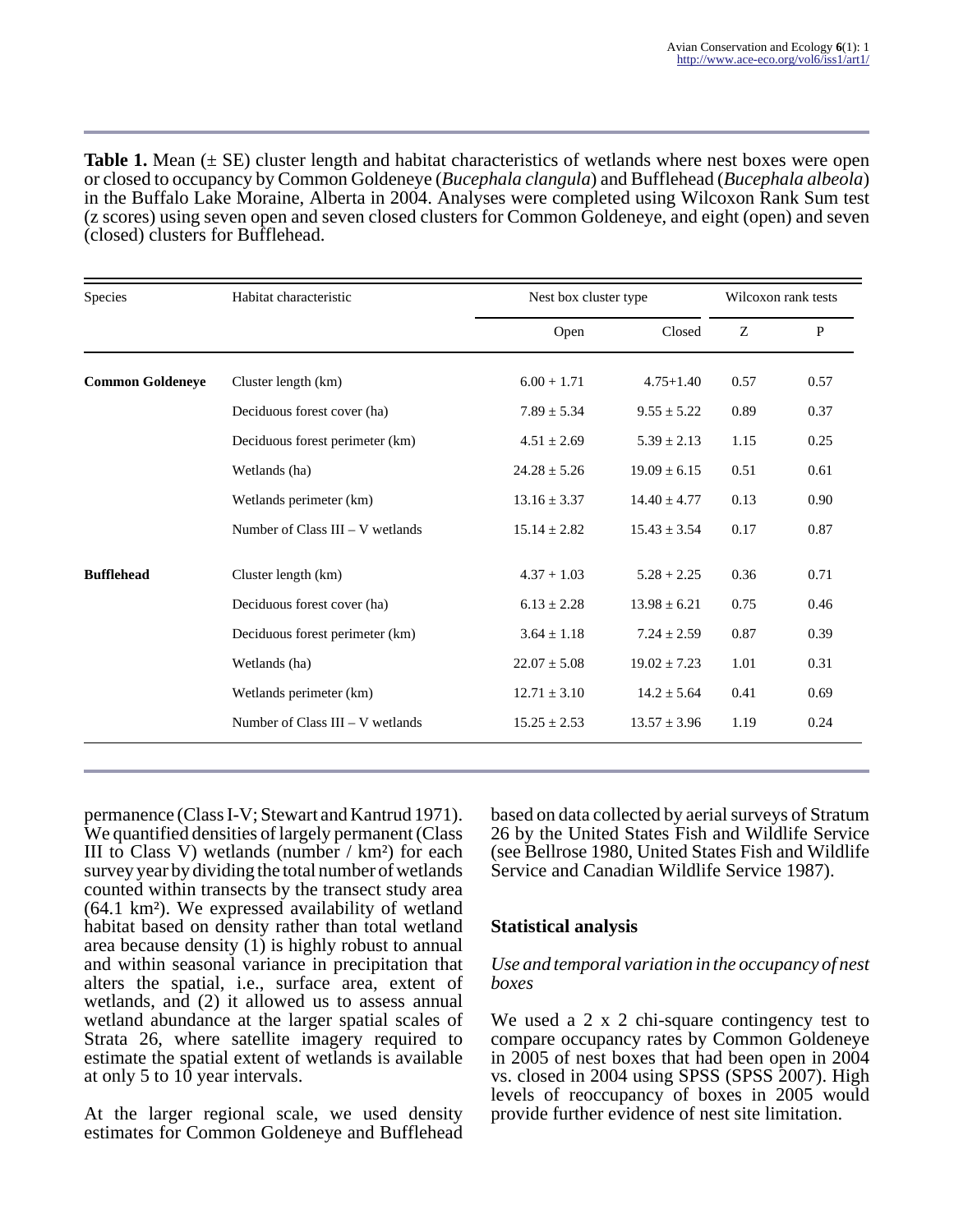We used correlation analyses to examine relations between percent occupancy of nest boxes by Common Goldeneye and Bufflehead vs. European Starling. We used linear regression to evaluate relations between percent of nest boxes occupied by Common Goldeneye and Bufflehead vs. the number of boxes available in each year. We also used regression to evaluate relations between percent of nest boxes occupied by Common Goldeneye and Bufflehead vs. densities of Common Goldeneye and Bufflehead. Positive relations between occupancy and bird density suggest that new birds are entering the population and are using nest boxes, whereas the absence of these positive relations suggests a shift in the use of natural cavities to nest boxes. Where required, data were transformed prior to analyses to fulfill assumptions of normality and homogeneity of variances.

#### *Nest box manipulation*

We tested the hypotheses that the mean (1) number of pairs per cluster, (2) number of broods per cluster, and (3) brood size for each cluster for Common Goldeneye and Bufflehead were unaffected by cluster type, i.e., open vs. closed boxes, using t-tests, or Wilcoxon rank sum tests where assumptions of t-tests could not be satisfied, with wetland cluster as the unit of replication. Although the use of the cluster design increases the independence of the open vs. closed nest box treatment, it results in lower samples sizes and thus we interpreted statistical significance at the  $P = 0.10$  level.

We queried for habitat attribute data from a native parkland vegetation inventory (Bjorge 2003) spatial geodatabase in ArcGIS and these data were used to compare habitat attributes of wetlands within open and closed clusters to ensure that responses to the manipulation reflected the treatment and not differences in habitat features of wetlands within clusters. We used Wilcoxon rank-sum tests to evaluate differences between the two cluster types in (1) cluster lengths, (2) area in deciduous forest (hectares), (3) wetland perimeter in deciduous forest (kilometers), (4) total area of wetlands (hectares), (5) total length of wetland shoreline (kilometers), and (6) number of more permanent wetlands.

#### *Temporal patterns in population densities of Common Goldeneye and Bufflehead*

To test for relations between densities of Common Goldeneye and Bufflehead and year (1989 to 2004) and wetland density at both the local scale (Buffalo Lake Moraine) and regional scale (Stratum 26), we conducted generalized linear model regressions using GLM in R version 2.11.1 (R Project for Statistical Computing,<http://www.r-project.org>).

We constructed three models to represent what we suspected to be important in affecting Common Goldeneye and Bufflehead density in both local (Buffalo Lake Moraine) and regional (Stratum 26) scales. Models included "year", "wetland density" and "year + wetland density." We included "year" as a candidate variable because population sizes of Common Goldeneye and Bufflehead should increase over the 16-year study period if the availability of nest boxes and their adoption by females supplemented reproductive output from natural cavities. We expected that "year" would feature prominently among the most parsimonious regression models of Common Goldeneye and Bufflehead density at the local scale, but not at the larger spatial scale of Stratum 26, and that the model coefficients for "year" would be more strongly positive in the local-scale models compared to models derived for Stratum 26. We included "wetland density" as a candidate variable because it is a measure of the total amount of habitat available for breeding and is dependent upon local weather conditions that influence the spatial extent and depth of wetlands at both the local and regional scales. We used Akaike's Information Criterion for small sample sizes  $(AIC_c)$  to rank models within each set (Burnham and Anderson 2002). Initial analyses showed that Akaike weights  $(w_i)$  were low  $(< 0.90)$ and that model averaging would be required to obtain a model-averaged parameter estimates and unconditional standard errors (Burnham and Anderson 2002).

Lastly, we compared the occurrence and density of Common Goldeneye and Bufflehead with patterns in occurrence and abundance of six other representative waterfowl species between 1989-2004 (occurrence) and 1989-2003 (density) on surveyed wetlands on the moraine (1275-1444 sites depending on water conditions).

# **RESULTS**

#### **Use and temporal variation in the occupancy of nest boxes**

Nest boxes were rapidly occupied by Common Goldeneye, Bufflehead, European Starling, and to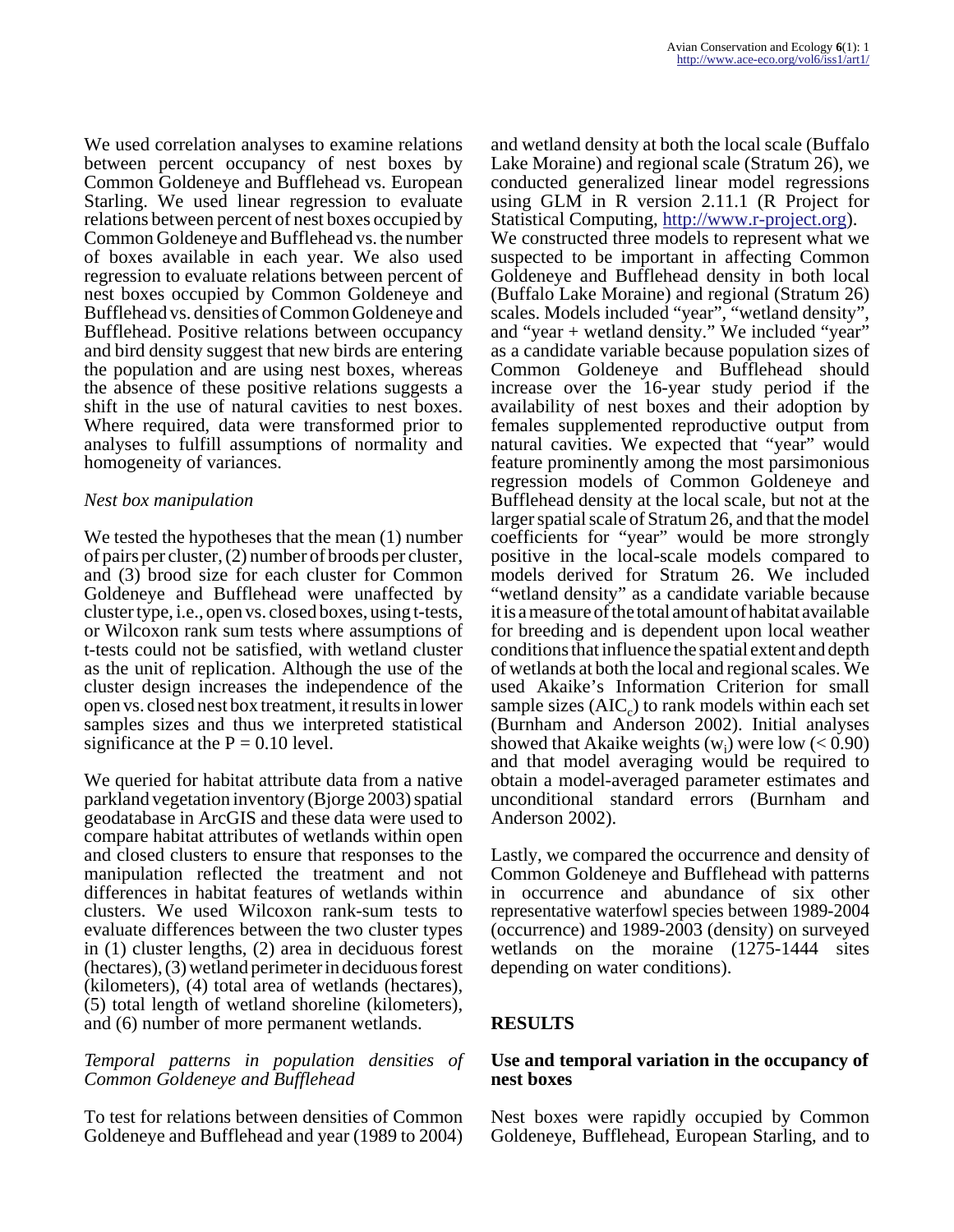a lesser extent red squirrels. Combined, these four species occupied 82% to 100% of large boxes and 53% to 94% of small boxes within a few years of deployment (Fig. 2A). Occupancy of large nest boxes by Common Goldeneye (185 to 271 boxes) and small boxes by Bufflehead (40 to 80 boxes) increased from about 10% to 85% and 8% to 31%, respectively, during the first 5 years following deployment (Fig. 2B). Thereafter, occupancy ranged between 82% to 90% and 37% to 58% for the two species, respectively. Preliminary linear regression showed that percent occupancy of large and small boxes by Common Goldeneye and Bufflehead was unrelated to the number of boxes deployed in any one year ( $P = 0.86$ ,  $P = 0.79$ , respectively).

In 2005, we assessed the occupancy by Common Goldeneye of 32 large nest boxes that had remained open during the 2004 breeding season and 34 that were closed during the 2004 breeding season. Of the 32 boxes that were open in 2004, 28 were subsequently occupied in 2005 (87.5%). Similarly, 26 of 34 (76.5%) boxes that were closed in 2004 were occupied in 2005. Occupancy of boxes in 2005 that were closed in 2004 did not differ significantly (Chi square  $=1.4$ , P  $= 0.25$ ) from boxes that were open both years.

The majority of nest boxes that were not used by Bufflehead or Common Goldeneye were occupied by European Starlings (Fig. 2C). Use of the large boxes by European Starlings decreased from 78% in 1989 to 26% in 1992, i.e., three years after deployment, and remained low (<10%) in the following 10 years. Use of small boxes by European Starlings declined from 73% in 1991 to 41% in 1993, but remained relatively high (annual occupancy =  $18\%$  to 47%) in subsequent years (Fig. 2C). Correlation analyses showed that the percent occupancy of nest boxes by European Starlings was negatively related to occupancy by Common Goldeneye ( $r = -0.96$ ) and Bufflehead ( $r = -0.75$ ; Fig. 3).

# **Nest box manipulation**

Mean numbers of pairs of Common Goldeneye and Bufflehead did not differ significantly ( $P = 0.87$ , P  $= 0.75$ ) between clusters of wetlands with open nest boxes vs. closed boxes (Fig. 4). Mean number of broods and brood sizes for Common Goldeneye and Bufflehead on clusters of wetlands with open boxes

were significantly greater than on clusters with closed boxes (Fig. 4). In relative terms, closure of nest boxes resulted in proportionately higher reductions in numbers of broods and brood sizes for Common Goldeneye (10 and 9-fold reductions, respectively) compared to the 3-fold reduction in numbers of broods and brood sizes of Bufflehead (Fig. 4).

Habitat comparisons showed that open and closed wetlands clusters contained similar surface areas covered by deciduous forest and wetlands, lengths of wetland shoreline, perimeters of deciduous forest, and numbers of more permanent, Class III to Class V, wetlands (Table 1). Thus, differences in the number and sizes of broods for both species were likely due to the experimental manipulation.

Percent of nest boxes occupied by Common Goldeneye and Bufflehead were positively related to densities of Common Goldeneye (Percent occupancy = 18.9 + 19.8 density ( $F_{(1,5)}$  = 10.3, R<sup>2</sup> =  $0.67$ ,  $P = 0.024$ ) and Bufflehead (Percent occupancy  $=$  -39.3 + 21.4 density (F<sub>(1,5)</sub> = 21.2, R<sup>2</sup> = 0.81, P = 0.006). This suggests that new birds entered the Buffalo Lake Moraine between 1989 and 2004 and used nest boxes.

#### **Temporal patterns in population densities of Common Goldeneye and Bufflehead**

Between 1989 to 2004 densities (individuals / km²) of Common Goldeneye and Bufflehead in the Buffalo Lake Moraine ranged from 0.88 to 4.48 and 2.1 to 4.64 and from 0.02 to 0.34 and 0.35 to 0.89 at the regional scale of Stratum 26, respectively. During the same period, densities of wetlands ranged from 5.3 to 20.2 wetlands / km² in the Buffalo Lake Moraine and from 2.5 to 7.2 wetlands / km<sup>2</sup> at the larger regional scale of Stratum 26.

With the possible exception of the local scale models for Common Goldeneye (Table 2) Akaike weights  $(w_i)$  were divided among models, with no one apparent most parsimonious model. Modelaveraging resulted in estimates of parameters and unconditional standard error for each model set (Table 3). These data show that density of Common Goldeneye and Bufflehead were positively and most strongly related to year at the local-scale (coefficients =  $0.24 \pm 0.06$  and  $0.130 \pm 0.049$ ) compared with that at the larger spatial scale of Stratum 26 (coefficients =  $0.005 \pm 0.008$  and 0.008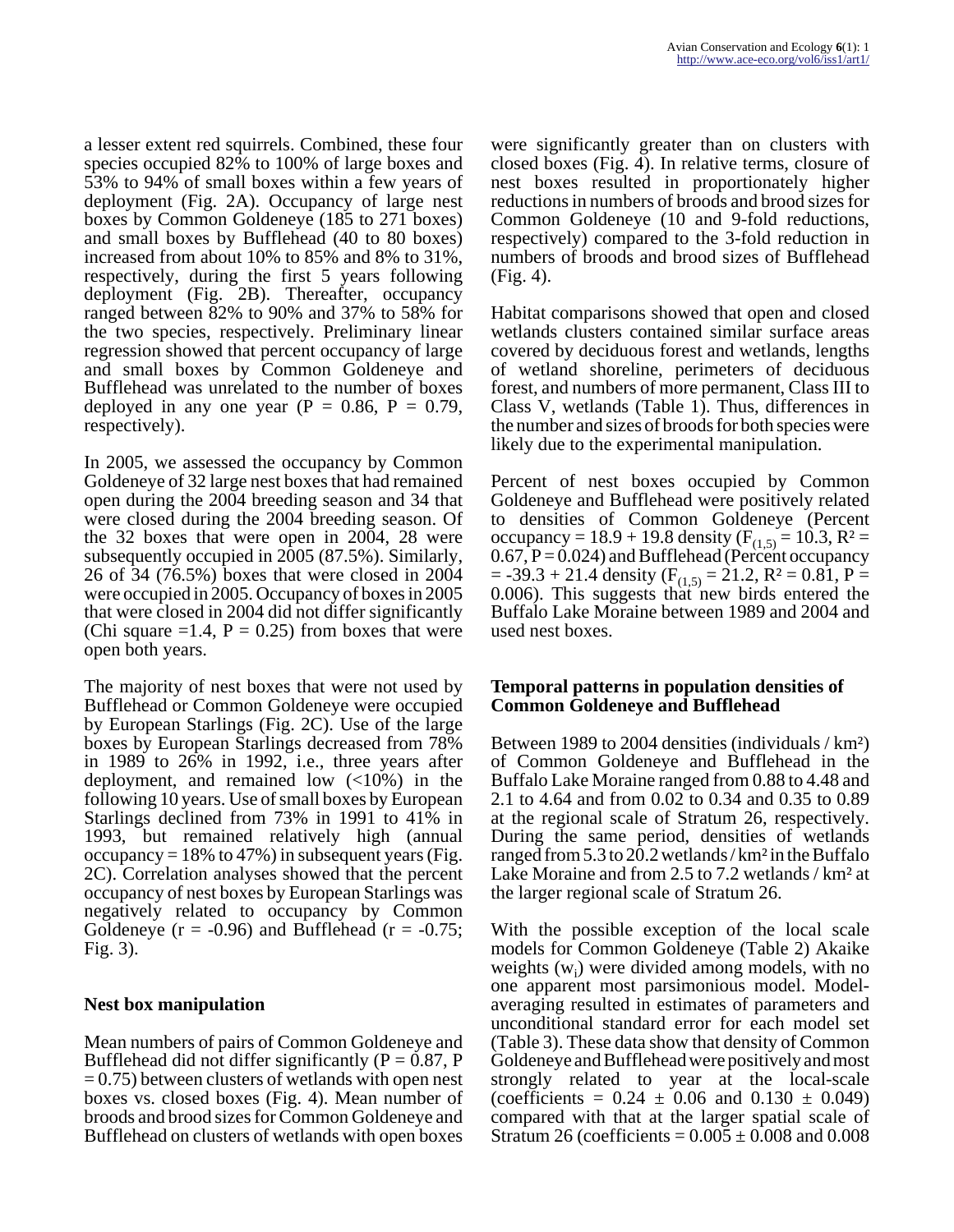**Fig. 2.** Temporal patterns in percent occupancy of small and large nest boxes by all species combined (A), Common Goldeneye, *Bucephala clangula*, and Bufflehead, *Bucephala albeola* (B), and European starlings, *Sturnus vulgaris* (C) in the Buffalo Lake Moraine between 1989 to 2005 in central Alberta. Numbers in plot A reflect numbers of nest boxes, whereas numbers in plot C reflect initial study years when occupancy by European Starlings was highest.

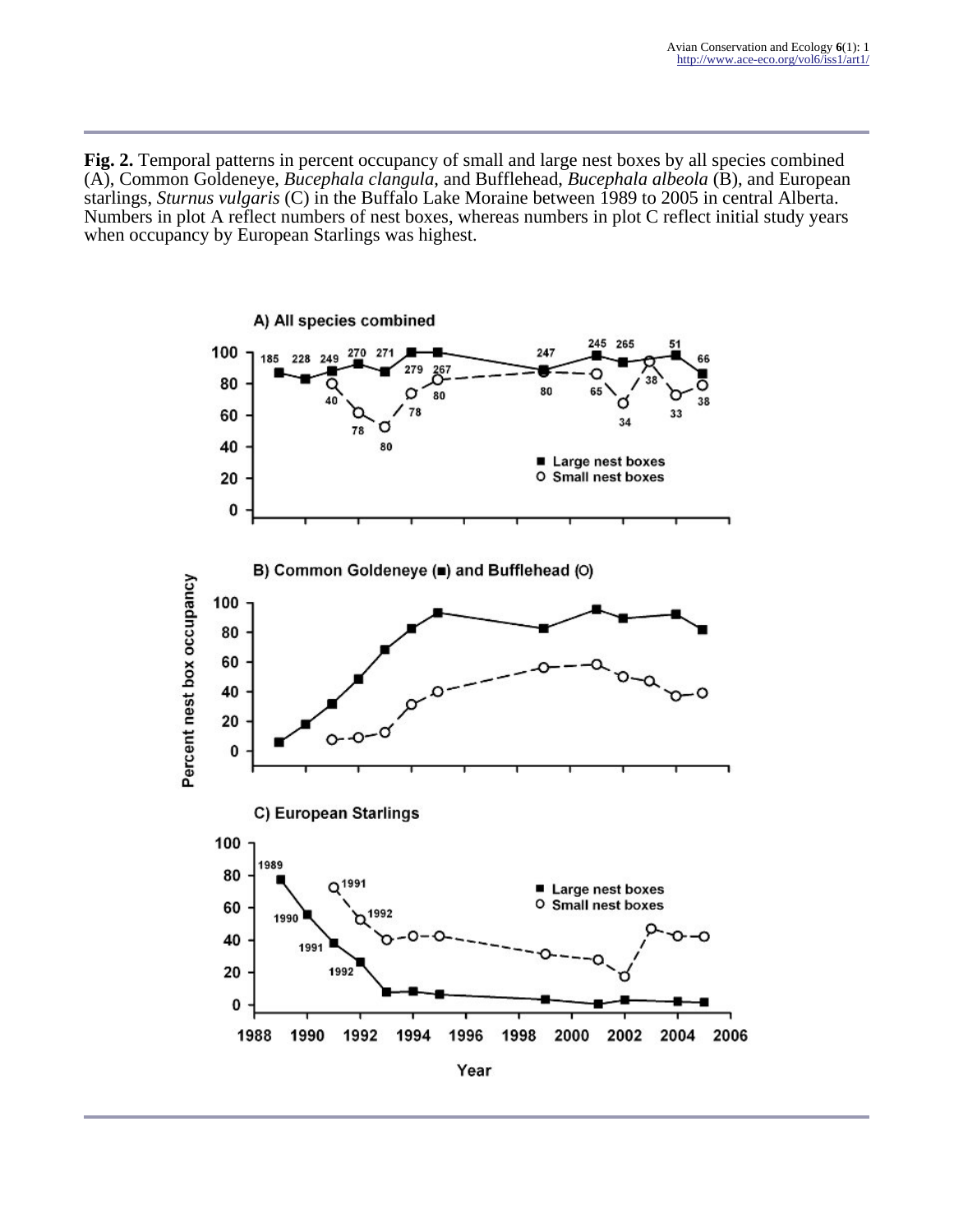**Fig. 3.** Relations between occupancy of nest boxes by European Starlings, *Sturnus vulgaris*, and Common Goldeneye, *Bucephala clangula*, in large nest boxes (A) and Bufflehead, *Bucephala albeola*, (B) in small nest boxes deployed in the Buffalo Lake Moraine, south-central Alberta. Numbers accompanying symbols reflect study years.



 $\pm 0.009$ ). These results suggest that population gains of Common Goldeneye and Bufflehead, coinciding with 16 years of next box deployment, is unlikely due to larger scale population increases of the two species at the regional scale. Densities of Bufflehead were positively related to wetland density at both the local and regional scales and for Common Goldeneye at the local scale, but not at the regional scale (Table 3).

Positive local trends for populations of Common Goldeneye and Bufflehead between 1989 and 2003 were also reflected in patterns of occurrence and density of the two species on >1250 wetlands surveyed along six transects on the moraine, especially relative to other common waterfowl (Fig. 5). Occurrence frequency of dabbling duck species, e.g., Mallard (*Anas platyrhynchos*) and Bluewinged Teal (*Anas discors*), decreased from 45% to 30% of wetlands, and diving ducks, e.g., Lesser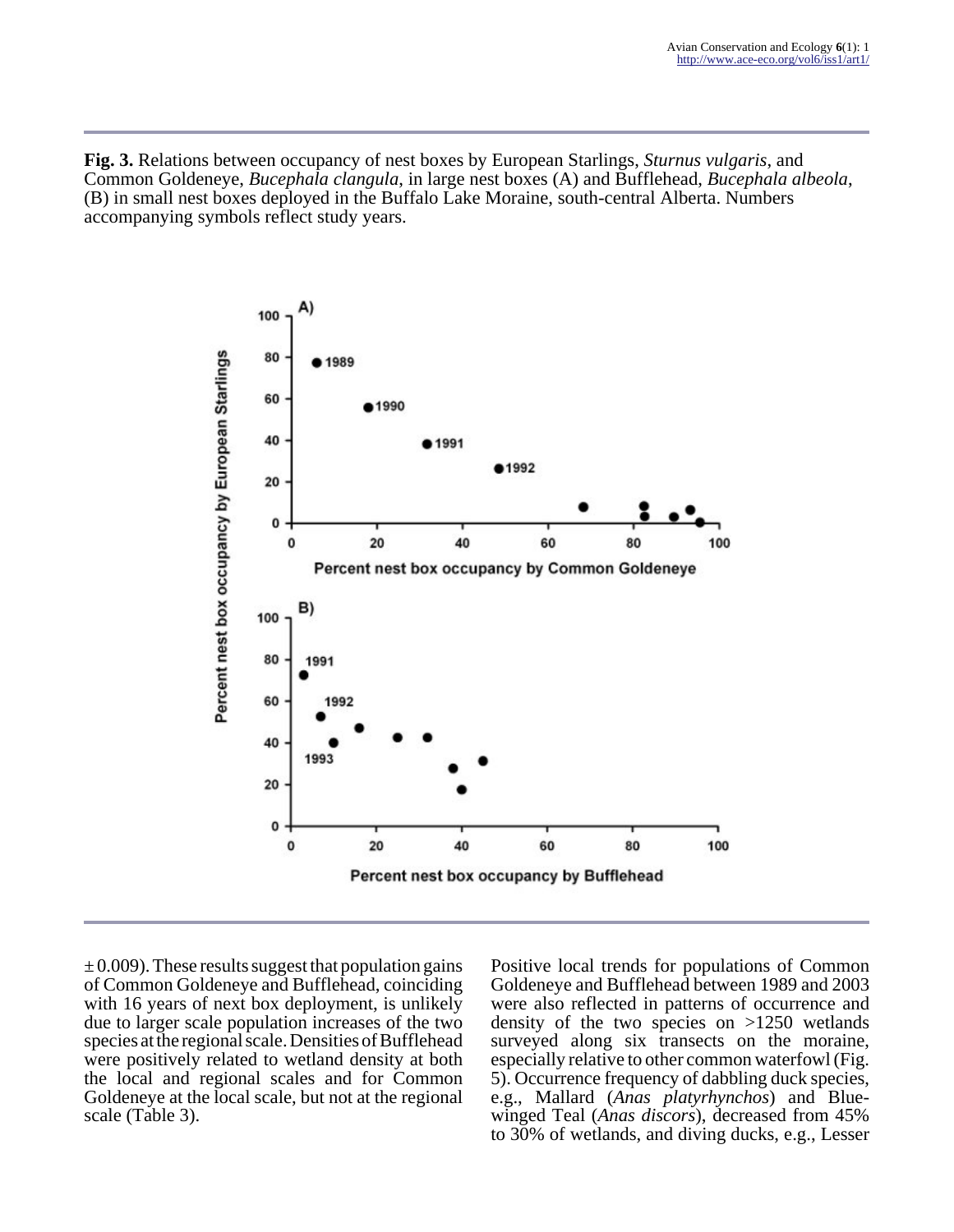**Fig. 4.** Comparison of mean  $(\pm SE)$  number of pairs  $(A)$ , broods  $(B)$ , and brood size  $(C)$  of Common Goldeneye (*Bucephala clangula*) and Bufflehead (*Bucephala albeola*) in 2004 from clusters of wetlands where nest boxes were open (black fill) or closed (white) to occupancy in the Buffalo Lake Moraine, 2004. P-values reflect outcomes of t-tests for the effects of the nest box closure treatment.



**Nest box availability**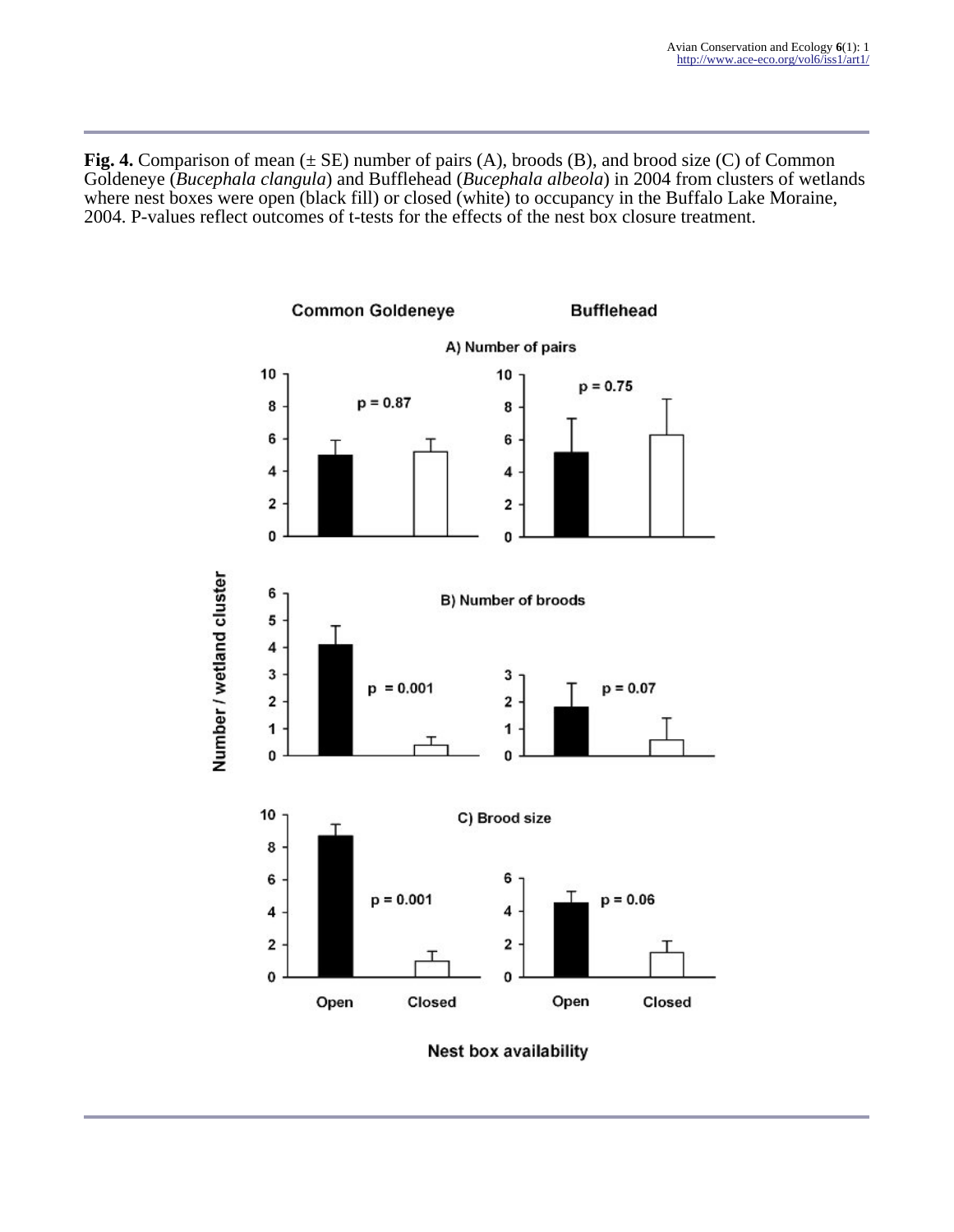| Species                 | $\bf K$                     | $AIC_c$ | $\Delta \text{i}$ | $W_i$ | Rank                        |
|-------------------------|-----------------------------|---------|-------------------|-------|-----------------------------|
| <b>Common Goldeneye</b> |                             |         |                   |       |                             |
| Local scale models      |                             |         |                   |       |                             |
| year + wetland density  | $\overline{4}$              | 25.6    | $\mathbf{0}$      | 0.83  | $\mathbf{1}$                |
| year                    | 3                           | 28.8    | 3.2               | 0.17  | $\boldsymbol{2}$            |
| wetland density         | $\ensuremath{\mathfrak{Z}}$ | 36.6    | 11.0              | 0.003 | 3                           |
| Regional scale models   |                             |         |                   |       |                             |
| wetland density         | 3                           | $-10.6$ | $\boldsymbol{0}$  | 0.46  | $\mathbf{1}$                |
| year                    | 3                           | $-10.0$ | 0.7               | 0.33  | $\overline{2}$              |
| year + wetland density  | 4                           | $-9.1$  | 1.6               | 0.21  | 3                           |
| <b>Bufflehead</b>       |                             |         |                   |       |                             |
| Local scale models      |                             |         |                   |       |                             |
| year + wetland density  | 4                           | 25.6    | $\mathbf{0}$      | 0.83  | $\mathbf{1}$                |
| year                    | 3                           | 28.8    | 3.2               | 0.17  | $\overline{2}$              |
| wetland density         | 3                           | 36.6    | 11.0              | 0.003 | $\mathfrak{Z}$              |
| Regional scale models   |                             |         |                   |       |                             |
| wetland density         | 3                           | $-10.6$ | $\boldsymbol{0}$  | 0.46  | $\mathbf{1}$                |
| year + wetland density  | $\overline{4}$              | $-6.9$  | $0.8\,$           | 0.38  | $\overline{2}$              |
| year                    | $\mathfrak{Z}$              | $-10.0$ | $0.7\,$           | 0.33  | $\ensuremath{\mathfrak{Z}}$ |

**Table 2.** Summary of regression models relating densities of nesting pairs of Common Goldeneye (*Bucephala clangula*) and Bufflehead (*Bucephala albeola*) to year and wetland density. ∆i=AICc,i – AICc, wi= Akaike weight.

Scaup (*Aythya affinis*) decreased from highs of 25% to only 12% of wetlands by 2003. In contrast, occurrence of Common Goldeneye increased and stabilized, expanding from 1% to 5% of wetlands, and Bufflehead from 6% to 9% with rapid increases between 1989 and 1995 (Fig. 5). Likewise, Common Goldeneye and Bufflehead were the only species that displayed multiyear trends of increasing density during the study period (Fig. 5).

# **DISCUSSION**

Occupancy of nest boxes is often used to evaluate the extent that birds are limited by the availability of natural nesting cavities. Detecting true limitation of nest sites is inherently difficult. Locating natural cavity nests can be challenging in some habitat types (e.g., Vaillancourt et al. 2009), population density can be colimited by other factors, e.g., intraspecific competition for food, birds can switch from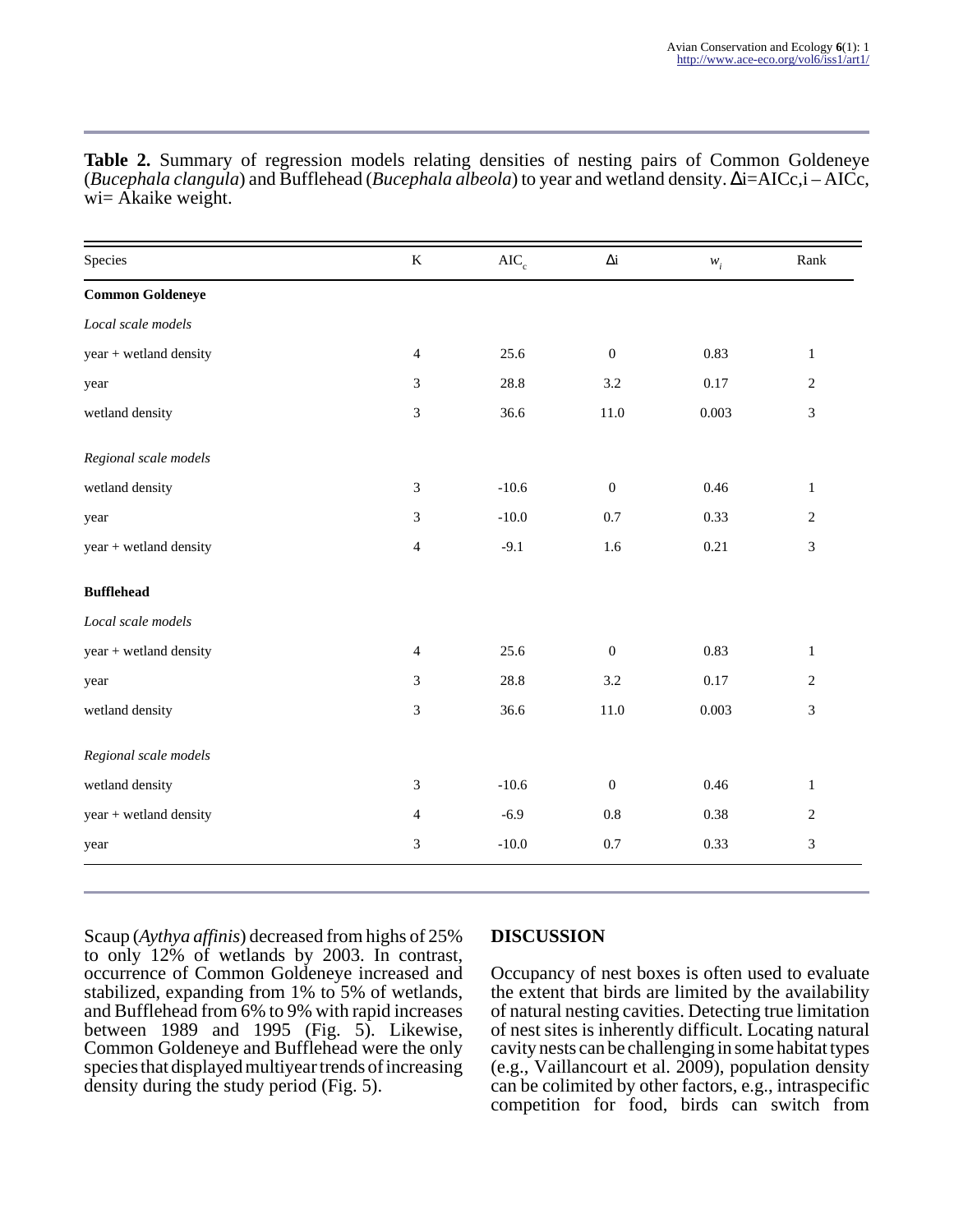| Model                   | Intercept |          | Year  |          | Wetland<br>density |       |
|-------------------------|-----------|----------|-------|----------|--------------------|-------|
|                         | β         | $\rm SE$ | β     | $\rm SE$ | β                  | SE    |
| <b>Bufflehead</b>       |           |          |       |          |                    |       |
| Local                   | $-478.75$ | 121.10   | 0.241 | 0.060    | 0.141              | 0.064 |
| Regional                | $-5.38$   | 11.11    | 0.005 | 0.008    | $-0.027$           | 0.027 |
| <b>Common Goldeneye</b> |           |          |       |          |                    |       |
| Local                   | $-248.96$ | 103.94   | 0.130 | 0.049    | 0.091              | 0.055 |
| Regional                | $-6.36$   | 12.35    | 0.008 | 0.009    | 0.076              | 0.031 |

**Table 3.** Model-averaged parameter estimates and unconditional standard error modeling densities of Common Goldeneye (*Bucephala clangula*) and Bufflehead (*Bucephala albeola*) nesting pairs for local and regional scales.  $SE =$  standard error.

occupying natural nesting sites to artificial boxes (e.g., Gauthier and Smith 1987), or nest box deployment can coincide with other larger scale, sometimes continental, factors that dictate population sizes. Few studies have attempted to demonstrate using experimentation the connection between various measures of breeding activity, the availability of nest boxes, and whether nest box deployment influence population size (Savard 1988, Newton 1994, Pöysä and Pöysä 2002).

We examined evidence of nest site limitation for cavity-nesting ducks using a single-stage cluster design where select clusters of boxes were systematically closed while other clusters remained open. We predicted that closure of boxes would not influence occupancy of wetlands by pairs as adult Common Goldeneye and Bufflehead display high levels of nest site fidelity (e.g., Savard and Eadie 1989, Gauthier 1990) and birds were expected to occupy wetlands where they had nested previously, at least early in the season, prior to searching for alternate nesting sites elsewhere. By contrast, we expected higher numbers of broods in clusters of wetlands where boxes were open compared with clusters with closed boxes, and perhaps larger brood sizes. Larger broods might result if the greater interior space offered by boxes, compared with natural cavities, accommodated larger clutches (Evans et al. 2002), or because of other factors such

as delayed nesting resulting in smaller clutches, increased partial clutch predation, or higher duckling mortality. Larger broods might also be a product of intraspecific nest parasitism, which can be common in *Bucephala*. Females from wetlands where nests were closed could have sought out wetlands where boxes were still open and parasitized these nests.

Consistent with our predictions, closure of nest boxes did not influence occupancy of wetlands by pairs of adult Common Goldeneye and Bufflehead in 2004. However, nest box closure strongly reduced numbers of Common Goldeneye and Bufflehead broods and brood sizes. Brood sizes from wetland clusters with open nest boxes in 2004 were similar to broods documented during July surveys in eight years between 1989-2003 (mean  $\pm$  $SE =$  Common Goldeneye 6.73  $\pm$  0.43 chicks, Bufflehead =  $5.99 \pm 0.19$  chicks; R. Corrigan, *unpublished data*) suggesting that larger broods on these clusters were not a product of increased levels of nest parasitism during the experiment. The lack of differences in habitat characteristics between wetland clusters with open vs. closed nest boxes supports our conclusion that differences in numbers of broods and brood sizes arose directly from our manipulation. Nest box occupancy rates by Common Goldeneye and Bufflehead returned to premanipulation levels in 2005, when previously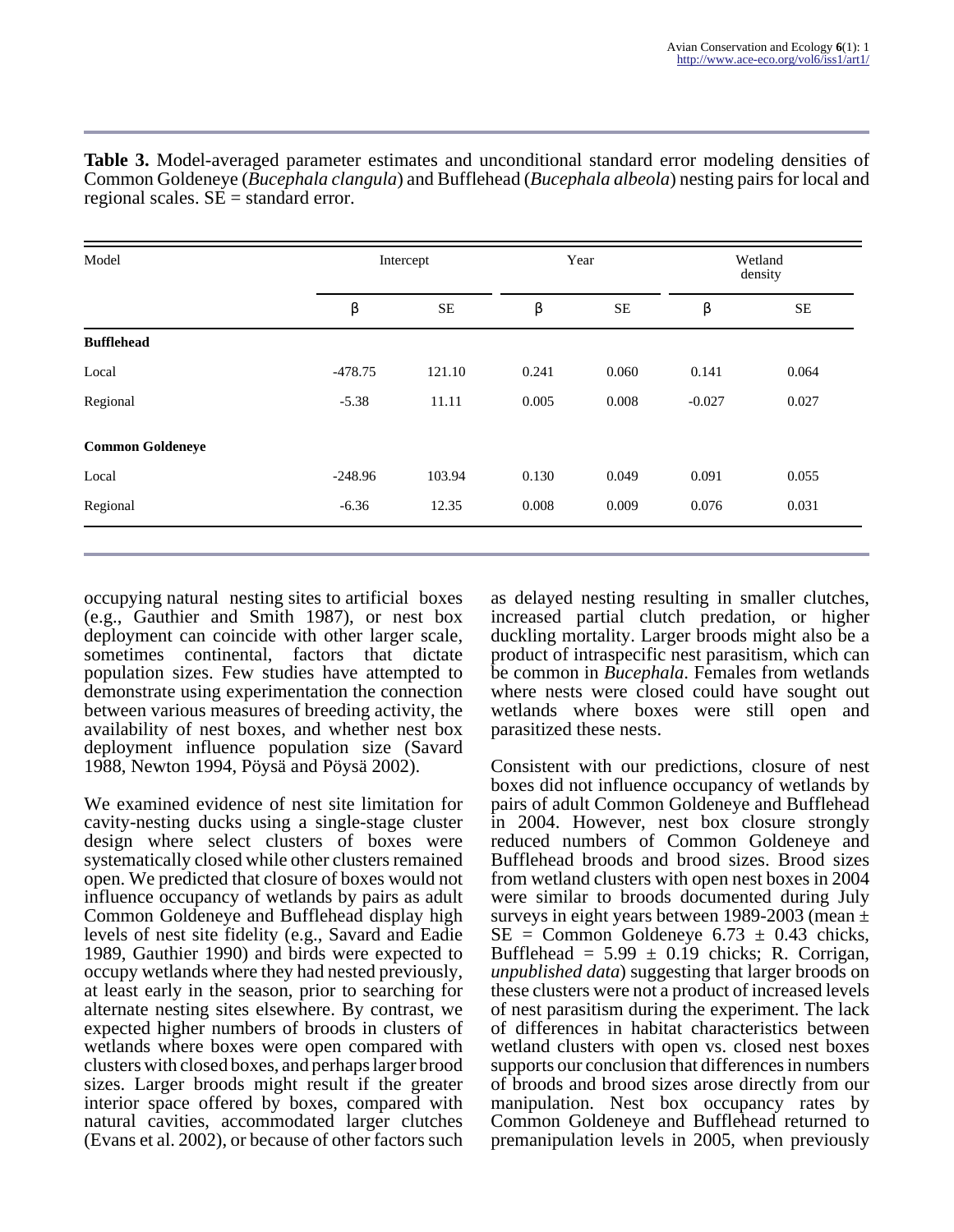**Fig. 5.** Temporal patterns in the percent occurrence and density (Number / km²) of Common Goldeneye (*Bucephala clangula*) and Bufflehead (*Bucephala albeola*) and six other species of waterfowl between 1989 to 2004 in the Buffalo Lake Moraine. Data are based on biannual surveys of 1275 - 1444 wetlands between 1989 and 2003 (percent occurrence) and 1989 to 2004 (density).

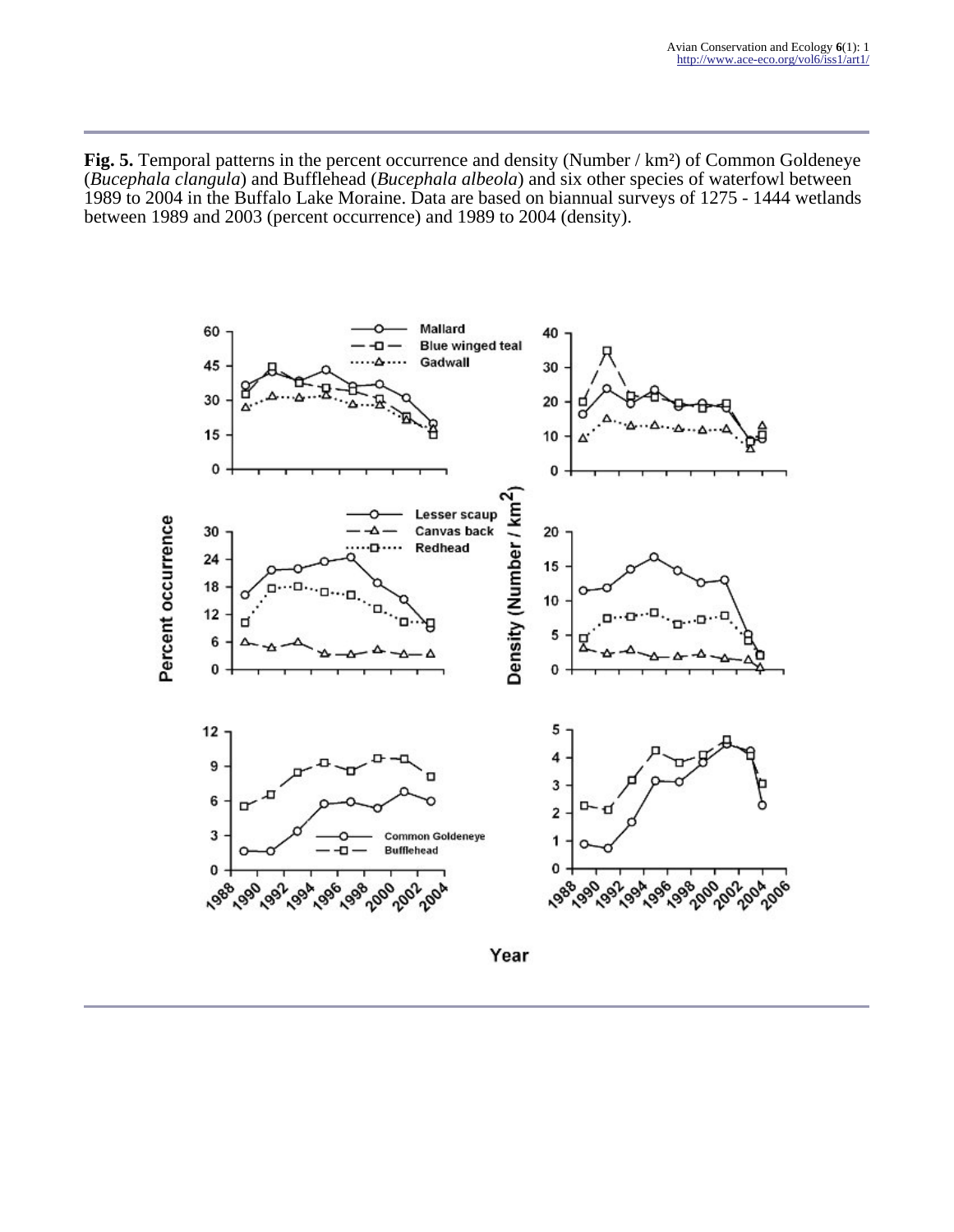closed nest boxes were reopened, suggesting that birds barred from boxes in 2004 returned in 2005, or that new individuals readily found vacant boxes in 2005.

As predicted, responses to nest box closure were more pronounced for Common Goldeneye compared with Bufflehead, suggesting that populations of the larger body size of Common Goldeneye may be more strongly limited by available nest sites. Deployment of nest boxes has been shown to establish breeding populations of Common Goldeneye in areas where the species was present but not reproducing (e.g., Coulter 1979, Dennis and Dow 1984). A consistently lower occupancy rate of nest boxes for Bufflehead relative to Common Goldeneye suggests that more natural cavities are available for Bufflehead on the Buffalo Lake Moraine. Because of their smaller size, Bufflehead are able to nest in smaller, younger trees that are generally more available on the landscape and in smaller cavities (Gauthier and Smith 1987).

In a study of cavity-nesting birds in the boreal mixed-wood forest of northern Alberta and Saskatchewan, Cooke (2009) found 317 avian cavities including one Bufflehead nest located in a Northern Flicker (*Colaptes auratus*) excavation, and three Common Goldeneye nests and two Bufflehead nests located in Pileated Woodpecker (*Dryocopus pileatus*) cavities. Neither Common Goldeneye nor Bufflehead used cavities made by smaller woodpeckers, even though Yellow-bellied Sapsucker (*Sphyrapicus varius*) excavated over 60% of all available cavities. Cooke (2009) found that Northern Flickers typically excavated dead *Populus* stems with a diameter at breast height ≥21.5 cm. Pileated Woodpeckers excavated larger, live aspens (diameter at breast height ≥33.4 cm). Hogg et al. (2005) reported that the diameter at breast height of 12 parkland stands of aspen of 40 to 80 years of age averaged 16.1 cm (range  $= 12$  to 21 cm). Based on preferences of Northern Flicker and especially of Pileated Woodpecker, appropriate nest trees for these key excavators, and thus for *Bucephala* species, are likely uncommon on the Buffalo Lake Moraine.

Lower occupancy of nest boxes by Bufflehead compared with Common Goldeneye may also reflect differences in the outcome of competition with European Starling (Aitken and Martin 2004) that can cause egg mortality as they usurp boxes (Evans et al. 2002). Starlings on the Buffalo Lake Moraine appeared to prefer small boxes designed for Bufflehead and occupied between 18% to 47%, even after 1992 when European Starlings annually occupied only <9% of the larger boxes designed for Common Goldeneye. In spring, European Starlings arrive on Buffalo Lake Moraine one to three weeks before Bufflehead. They are highly aggressive following egg laying and appear able to repel invaders including Bufflehead, from small but not large nest boxes (Potter 2004).

Large and small nest boxes were often installed as pairs on the same tree for ease of monitoring and because large diameter trees were uncommon. Both Common Goldeneye and Bufflehead are strongly territorial through brood production (Savard 1984, Gauthier and Smith 1987), and thus aggression by Common Goldeneye and Bufflehead might prevent females of the other species from using boxes, as well as exclude other waterfowl from wetlands. In May-June 2004, in 42 hours of observation of eight wetlands, drakes of both species displayed modest levels of aggression (117 interactions species for Common Goldeneye and 91 for Bufflehead). Common Goldeneye males displayed aggression toward nine different species and Bufflehead toward eight, with both *Bucephala* focusing on intraspecific aggression (43.6% of interactions in Common Goldeneye, 49.5% in Bufflehead). However, Common Goldeneye was much more likely to initiate aggression toward the smaller Bufflehead (41.0% of all interactions) than Bufflehead toward Common Goldeneye (26.4% of all interactions). Male agonistic behavior may have contributed to lower use of wetlands with nest boxes and boxes themselves by Bufflehead than by Common Goldeneye. Mutual avoidance by females later in the season is suggested by the fact that during eight annual surveys conducted in July between 1991 and 2003, an average of only 10.6% ( $\pm$  2.0 SE, n = 8 to 41) of Common Goldeneye broods and 11.4%  $(\pm 2.4, n = 21$  to 39) of Bufflehead broods were observed on wetlands where the other species was present. Despite the fact that both *Bucephala* species displayed aggression toward a variety of other waterfowl, multivariate analyses comparing species composition for pairs ( $n = 412$  wetlands) and broods  $(n = 89$  wetlands) of 15 species of birds on the Buffalo Lake Moraine between 1989 to 2003 showed no change in community structure that could be attributed to the presence of greater numbers of Common Goldeneye and Bufflehead (Corrigan 2007). Recall that overall these two species still remained uncommon, each occurring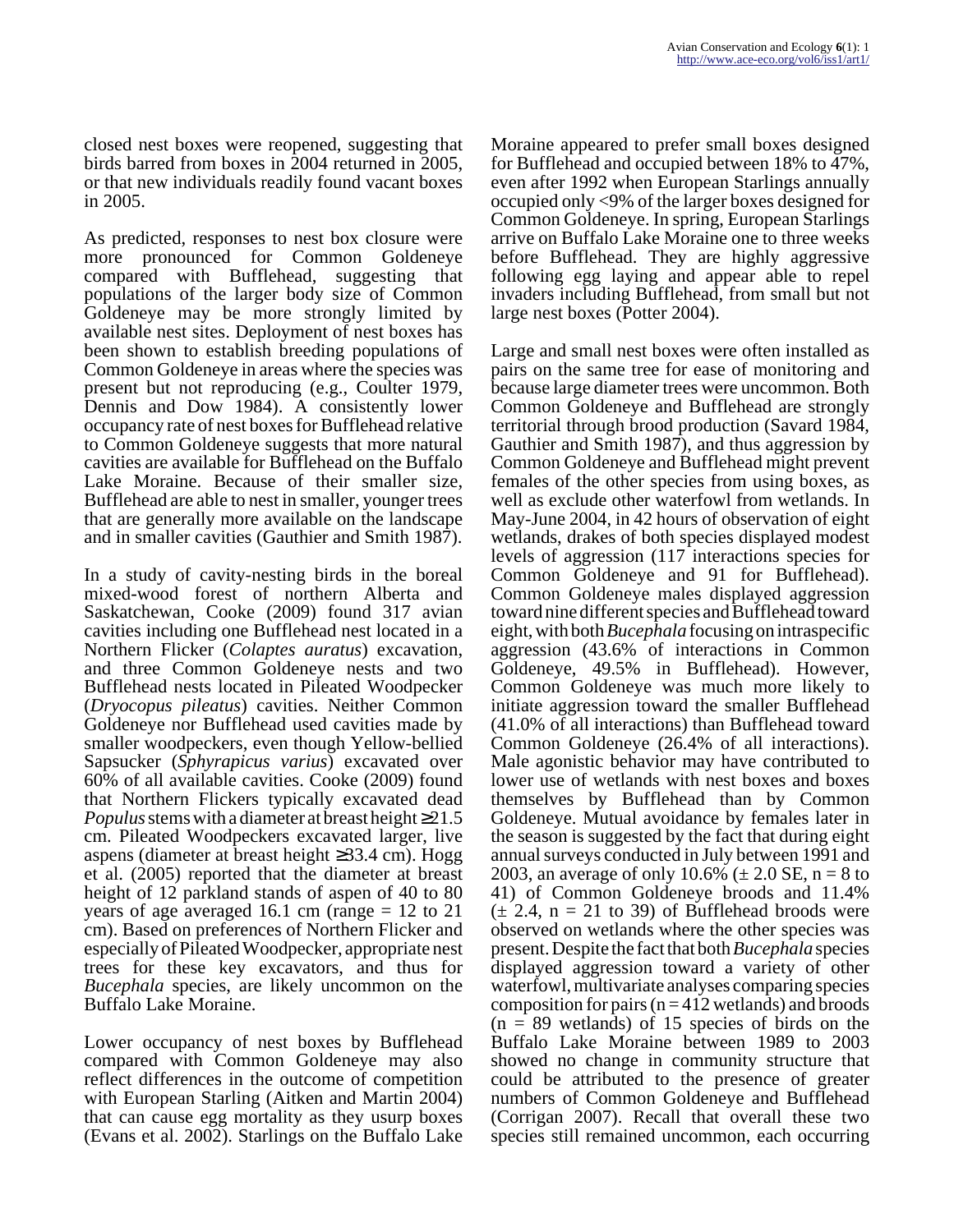on < 10% of all wetlands on the Buffalo Lake Moraine (Fig. 5).

Numerous studies have shown that clutch size of Common Goldeneye is variable with females typically producing 7.4 to 10.3 eggs per nest (Eadie et al. 1995). We found that average clutch size of Common Goldeneye in the Buffalo Lake Moraine in 2004 was >14% higher than other reported values, which may reflect a high background level of brood parasitism in a landscape where nest sites are limited. However, clutch sizes of Common Goldeneye and Bufflehead from wetlands in 2004 where nest boxes had remained open (mean  $\pm$  SE: Common Goldeneye =  $12.4 \pm 0.5$ , Bufflehead = 4.8  $\pm$  0.6) did not differ from that in 2005 when all nest boxes were open (Common Goldeneye =  $11.6 \pm 0.5$ , Bufflehead  $= 4.5 \pm 0.4$  and thus available nest sites doubled. Therefore, our experimental results did not simply reflect increased rates of brood parasitism with nest box closures, which is consistent with across year comparisons of brood size. Some researchers, e.g., Evans et al. (2002), have proposed that deployment of nest boxes and subsequent competition and nest parasitism might create population sinks for cavity nesting waterfowl. Our study indicates that nest parasitism may have been common for Common Goldeneye and Bufflehead on the Buffalo lake Moraine but we have no evidence that it was affecting population growth.

A major constraint of our single year manipulation was that it precluded establishing definitive linkages between changes in the availability of nest boxes and population size. Observed reductions in numbers of broods and brood sizes in 2004 because of nest box closure were not accompanied by estimates of population size on the Buffalo Lake Moraine. Rigorous examinations of linkages between availability of nesting sites and population size require substantive experimental designs where the manipulation occurs across large spatial scales and over multiple years, and have been rarely completed (but see Pöysä and Pöysä 2002). Our study provides indirect evidence that nest box deployment influences population sizes of Bufflehead and Common Goldeneye by demonstrating (1) 3- to 10-fold reductions in numbers of broods and brood sizes because of nest box closure, (2) increases in occurrence and density over a 16-year period coinciding with nest box deployment, and (3) local increases in populations of the two species on Buffalo Lake Moraine that were not simple manifestations of increases in the size of regional

populations. That the occurrence and density of Common Goldeneye and Bufflehead in the moraine tended to increase across the study period, contrary to nearly all other waterfowl and wetland birds surveyed, is further evidence that nest boxes were attracting pairs and supporting breeding of *Bucephala* species even in the face of a general decline of habitat quality for waterfowl locally and perhaps regionally (Corrigan 2007).

The Alberta Conservation Association produces nest boxes used on the Buffalo Lake Moraine which are then deployed and maintained by volunteers. Boxes are inexpensive to construct (Can\$15) and last 10-15 years. The program offers a cost effective means of conserving local populations of two waterfowl species, with no indication that the program negatively affects coexisting ducks and waterbirds (Corrigan 2007). Protection of existing pond-side forest stands, including dead and dying trees, augmented by the planting of aspen, represents a long-term transition from nesting cavities provided by artificial boxes to cavities produced by natural forest processes.

*Responses to this article can be read online at: <http://www.ace-eco.org/vol6/iss1/art1/responses/>*

#### **Acknowledgments:**

*We thank Andy Murphy, Jim Potter, Velma Hudson, Dave Park, and Doug Manzer, Stephen Hamilton, Laura Hamilton, and Cam Stevens for providing field and technical assistance and discussions. We also thank Marc-André Villard, editorial staff, and the three anonymous reviewers for their valuable comments and perspectives which improved several aspects of the manuscript. Funding and support was provided by the Alberta North American Waterfowl Management Plan Biodiversity fund, Alberta Conservation Association, Ducks Unlimited Canada, and the University of Alberta.* 

#### **LITERATURE CITED**

Allen, J. 1989. *Pair and brood surveys on the NAWMP Alberta First Step Project, Buffalo Lake Moraine.* Internal report, Alberta Fish and Wildlife Division, Edmonton, Alberta, Canada.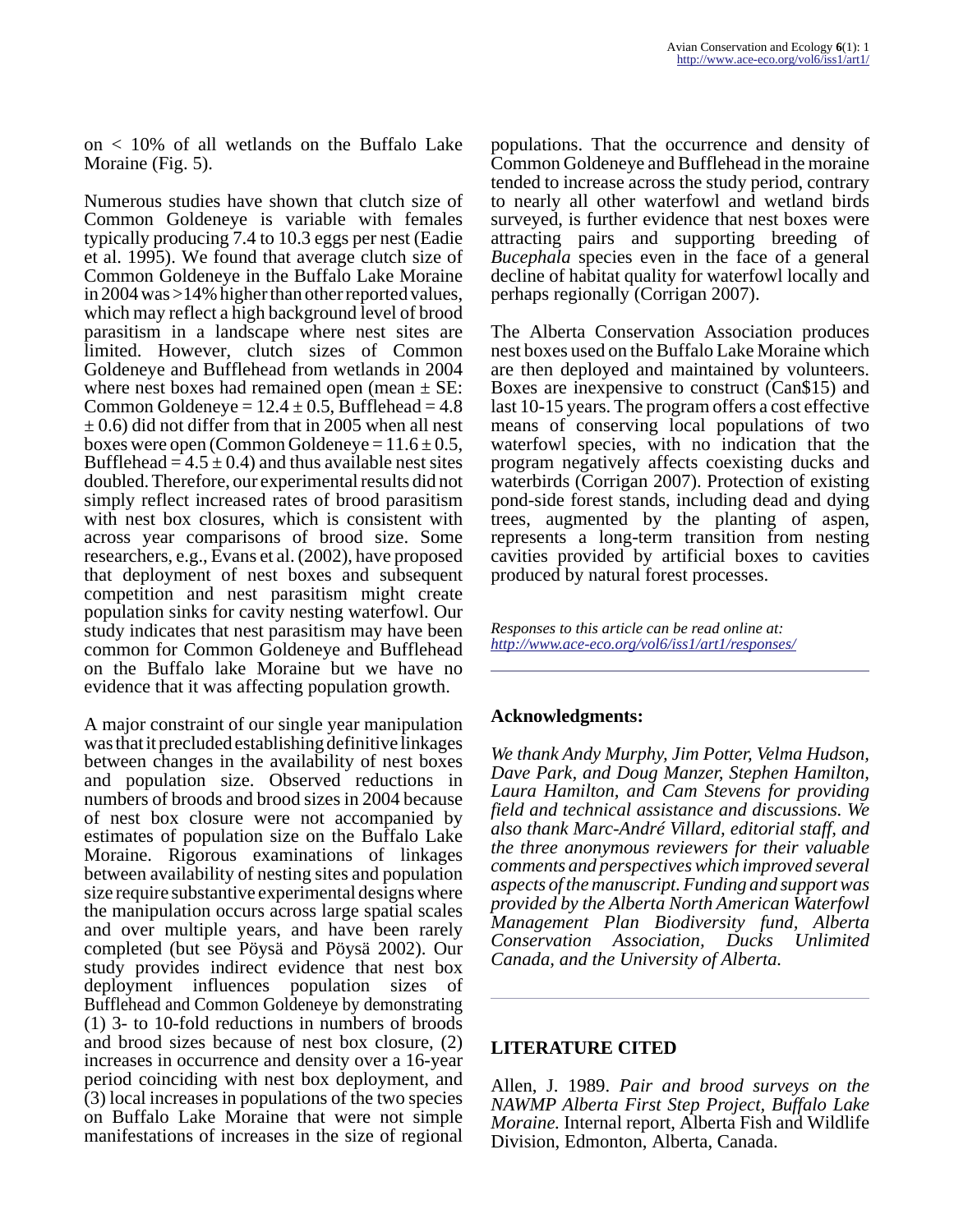Aitken, K. E. H., and K. Martin. 2004. Nest cavity availability and selection in aspen-conifer groves in a grassland landscape. *Canadian Journal Forest Research* 34:2099-2109. [doi:10.1139/x04-086](http://dx.doi.org/10.1139/x04-086)

Bailey, A. W., and R. A. Wroe. 1974. Aspen invasion in a portion of the Alberta Parklands. *Journal of Range Management* 27:263-266. [doi:10](http://dx.doi.org/10.2307/3896819) [.2307/3896819](http://dx.doi.org/10.2307/3896819)

Batt, B. D. J., M. G. Anderson, C. D. Anderson, and F. D. Caswell. 1989. Use of prairie potholes by North American ducks. Pages 204-227 *in* A. Van der Valk, editor. *Northern prairie wetlands.* Iowa State University Press, Ames, Iowa, USA.

Bellrose, F. C. 1980. *Ducks, geese, and swans of North America*. Stackpole Books, Harrisburg, Pennsylvania, USA.

Bjorge, R. 2003. *Central parkland native vegetation inventory project.* Internal report, Alberta Sustainable Resource Development, Red Deer, Alberta, Canada.

Bolton, M., R. Medeiros, B. Hothersall, and A. Campos. 2004. The use of artificial breeding chambers as a conservation measure for cavitynesting procellariiform seabirds: a case study of the Madeiran storm petrel (*Oceanodroma castro*). *Biological Conservation* 116:73-80. [doi:10.1016/S](http://dx.doi.org/10.1016/S0006-3207(03)00178-2) [0006-3207\(03\)00178-2](http://dx.doi.org/10.1016/S0006-3207(03)00178-2)

Burnham, K.P., and D. R. Anderson. 2002. *Model selection and multimodel inference.* Springer-Verlag, New York, New York, USA.

Brightsmith, D. J. 2005. Competition, predation and nest niche shifts among tropical cavity nesters: ecological evidence. *Journal of Avian Biology* 36:74-83. [doi:10.1111/j.0908-8857.2005.03311.x](http://dx.doi.org/10.1111/j.0908-8857.2005.03311.x)

Cooke, H. A. 2009. *Do aggregated harvests with structural retention conserve cavity users in old forest in the boreal plain?* Dissertation. University of Alberta, Edmonton, Alberta, Canada.

Corrigan, R. 2007. *Effectiveness of nest boxes in influencing population trends for Common Goldeneye (*Bucephala clangula*) and Bufflehead (*B. albeola*) in the Buffalo Lake Moraine.* Thesis. University of Alberta, Edmonton, Alberta, Canada.

Coulter, M. W. 1979. An experiment to establish a Common Goldeneye *Bucephala clangula* population. *Wildlife Society Bulletin* 7:116-118.

Dahl, T. E. 1990. *Wetland losses in the United States 1780's to 1980's.* United States Department of the Interior, Fish and Wildlife Service, Washington, D. C., USA.

Dennis, R. H., and H. Dow. 1984. The establishment of a population of goldeneyes *Bucephala clangula* breeding in Scotland. *Bird Study* 31:217-222. [doi:1](http://dx.doi.org/10.1080/00063658409476844) [0.1080/00063658409476844](http://dx.doi.org/10.1080/00063658409476844)

Duckworth, R. A. 2006. Aggressive behaviour affects selection on morphology by influencing settlement patterns in a passerine bird. *Proceedings of the Royal Society of London Series B* 273:1789-1795. [doi:10.1098/rspb.2006.3517](http://dx.doi.org/10.1098/rspb.2006.3517)

Eadie, J. M., M. L. Mallory, and H. G. Lumsden. 1995. Common Goldeneye (*Bucephala clangula*). *In* A. Poole and F. Gill, editors. *Birds of North America*, Number 170. Academy of Natural Sciences, Philadelphia, Pennsylvania, USA, and American Ornithologists' Union, Washington, D. C., USA.

Evans, M. R., D. B. Lank, W.S. Boyd, and F. Cooke. 2002. A comparison of the characteristics and fate of Barrow's Goldeneye and Bufflehead nests in nest boxes and natural cavities. *Condor* 104:610-619. [doi:10.1650/0010-5422\(2002\)104\[0610:ACOTCA\]](http://dx.doi.org/10.1650/0010-5422(2002)104[0610:ACOTCA]2.0.CO;2) [2.0.CO;2](http://dx.doi.org/10.1650/0010-5422(2002)104[0610:ACOTCA]2.0.CO;2)

García-Navas, V., L. Arroyo, J. J. Sanz, and M. Díaz. 2008. Effect of nest box type on occupancy and breeding biology of tree sparrows *Passer montanus* in central Spain. *Ibis* 150:356-364. [doi:1](http://dx.doi.org/10.1111/j.1474-919X.2008.00799.x) [0.1111/j.1474-919X.2008.00799.x](http://dx.doi.org/10.1111/j.1474-919X.2008.00799.x)

Gauthier, G. 1990. Philopatry, nest site fidelity, and reproductive performance in buffleheads. *Auk* 107:126-132.

Gauthier, G., and J. N. M. Smith. 1987. Territorial behavior, nest site availability, and breeding density in buffleheads. *Journal of Animal Ecology* 56:171-184. [doi:10.2307/4807](http://dx.doi.org/10.2307/4807)

Hayek, L. C., and M. A. Buzas. 1997. *Surveying natural populations.* Columbia University Press, New York, New York, USA.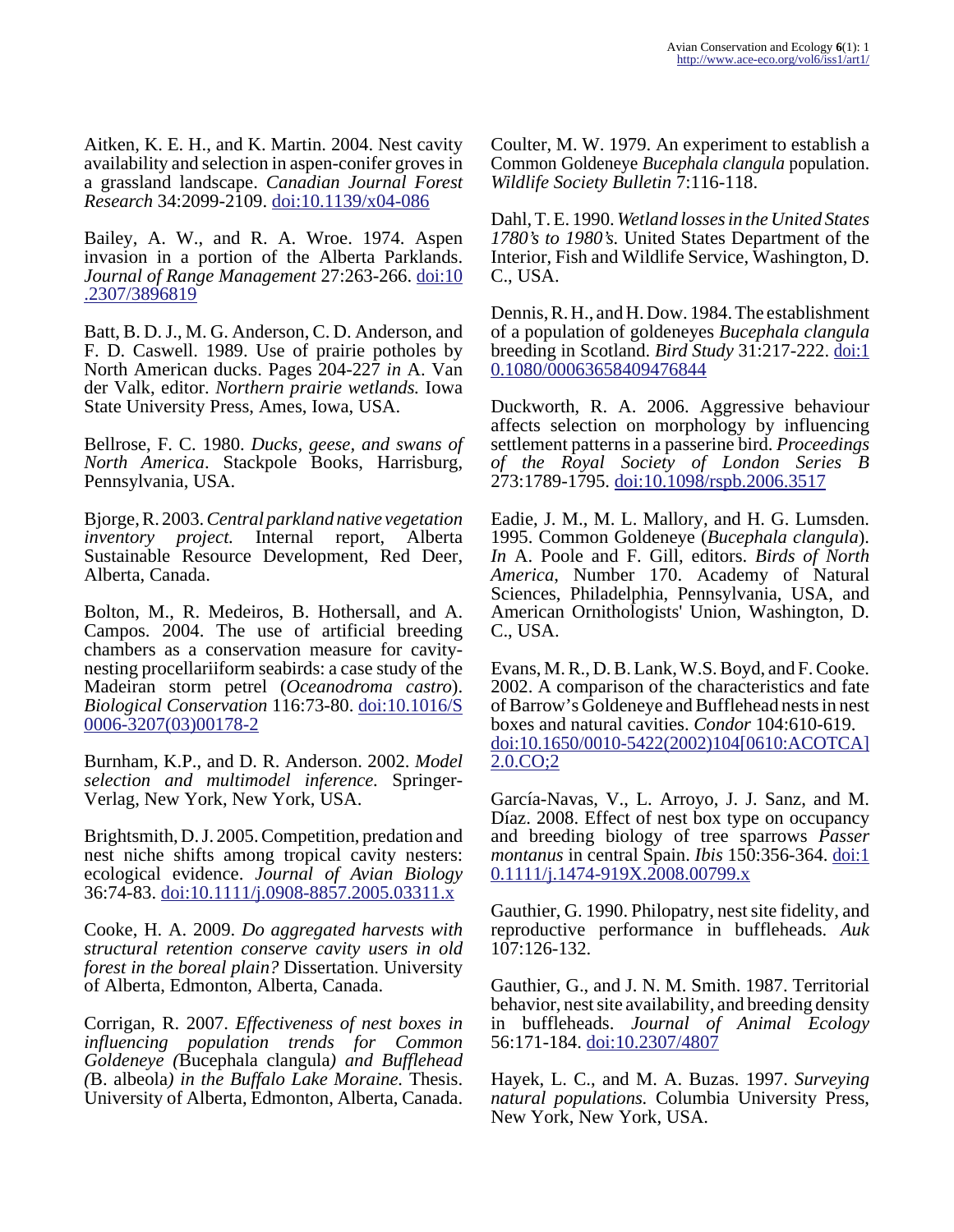Hogg, E. H., J. P. Brandt, and B. Kochtubadja. 2005. Factors affecting interannual variation in growth of western Canadian aspen forests during 1951-2000. *Canadian Journal of Forest Research* 35:610-622. [doi:10.1139/x04-211](http://dx.doi.org/10.1139/x04-211)

Hood, G. A., and S. E Bailey. 2003. Fire and beaver in the boreal forest grassland transition of Western Canada – a case study from Elk Island National park, Canada. *Lutra* 46:237-244.

Lindenmayer, D. B., A. Welsh, C. Donnelly, M. Crane, D. Michael, C. Macgregor, L. McBurney, R. Montague-Drake, and P. Gibbons. 2009. Are nest boxes a viable alternative source of cavities for hollow-dependent animals? Long-term monitoring of nest box occupancy, pest use and attrition. *Biological Conservation* 142:33-42. [doi:10.1016/j.](http://dx.doi.org/10.1016/j.biocon.2008.09.026) [biocon.2008.09.026](http://dx.doi.org/10.1016/j.biocon.2008.09.026)

Mátics, R., L. Bank, S. Varga, A. Klein, and G. Hoffmann. 2008. Interspecific offspring killing in owls. *Biological Journal of the Linnean Society* 95:488-494. [doi:10.1111/j.1095-8312.2008.01064.](http://dx.doi.org/10.1111/j.1095-8312.2008.01064.x) [x](http://dx.doi.org/10.1111/j.1095-8312.2008.01064.x)

Merriam, G. 1978. Changes in aspen parkland habitats bordering Alberta sloughs. *Canadian Field-Naturalist* 92:109-122.

Murphy, A., J. Potter, and R. Bjorge. 2004. *Waterfowl pair and brood surveys; Buffalo Lake Moraine (1989 – 2003).* Conservation series report, Alberta Conservation Association, Red Deer, Alberta, Canada.

Newton, I. 1994. The role of nest sites in limiting the numbers of hole-nesting birds: a review. *Biological Conservation* 70:265-276. [doi:10.1016/](http://dx.doi.org/10.1016/0006-3207(94)90172-4) [0006-3207\(94\)90172-4](http://dx.doi.org/10.1016/0006-3207(94)90172-4)

Nilsson, J.-E. 2008. A 20-year study of a nest-box breeding bird population with special regard to the pied flycatcher *Ficedula hypoleuca*. *Ornis Svecica* 18:52-64.

Potter, J. R. 2004. *Cavity nesting waterfowl nest box program summary.* Conservation series report, Alberta Conservation Association, Red Deer, Alberta, Canada.

Pöysä, H., and S. Pöysä. 2002. Nest-site limitation and density dependence of reproductive output in

the Common Goldeneye *Bucephala clangula*: implications for the management of cavity nesting birds. *Journal of Animal Ecology* 39:502-510. [doi:](http://dx.doi.org/10.1046/j.1365-2664.2002.00726.x) [10.1046/j.1365-2664.2002.00726.x](http://dx.doi.org/10.1046/j.1365-2664.2002.00726.x)

Rosvall, K. A. 2008. Sexual selection on aggressiveness in females: evidence from an experimental test with tree swallows. *Animal Behaviour* 75:1603-1610. [doi:10.1016/j.anbehav.20](http://dx.doi.org/10.1016/j.anbehav.2007.09.038) [07.09.038](http://dx.doi.org/10.1016/j.anbehav.2007.09.038)

Savard, J.-P. L. 1984. Territorial behaviour of Common Goldeneye, Barrow's Goldeneye and Bufflehead in areas of sympatry. *Ornis Scandinavia* 15:211-216. [doi:10.2307/3675929](http://dx.doi.org/10.2307/3675929)

Savard, J.-P. L. 1988. Use of nest boxes by Barrow's goldeneyes: nesting success and effect on the breeding population. *Wildlife Society Bulletin* 16:125-132.

Savard, J.-P. L., and J. M. Eadie. 1989. Survival and breeding philopatry in Barrow's and Common Goldeneyes. *Condor* 91:198-203. [doi:10.2307/1368](http://dx.doi.org/10.2307/1368163) [163](http://dx.doi.org/10.2307/1368163)

Savard, J.-P. L., and M. Robert. 2007. Use of nest boxes by goldeneyes in eastern North America. *Wilson Journal of Ornithology* 119:28-34. [doi:10.1](http://dx.doi.org/10.1676/05-162.1) [676/05-162.1](http://dx.doi.org/10.1676/05-162.1)

SPSS. 2007. SPSS statistical software – Version 7. SPSS Inc., Chicago, Illinois, USA.

Stavne, R.B. 2005. *Effects of cattle grazing on breeding wetland birds in the Aspen Parkland of Alberta.* Thesis, University of Alberta, Edmonton, Alberta, Canada

Stewart, R. E., and H. A. Kantrud. 1971. *Classification of natural ponds and lakes in the glaciated prairie region.* Fish and Wildlife Service Resource Publication 92, United States Department of Interior, Washington, D.C., USA.

Strong W. L., and K. R. Leggat. 1992. *Ecoregions of Alberta.* Alberta Forestry, Lands and Wildlife, Land Information Services Division Publication T/244, Edmonton, Alberta, Canada.

United States Fish and Wildlife Service, and Canadian Wildlife Service. 1987. *Standard operating procedures for aerial waterfowl breeding ground population and habitat surveys in North*